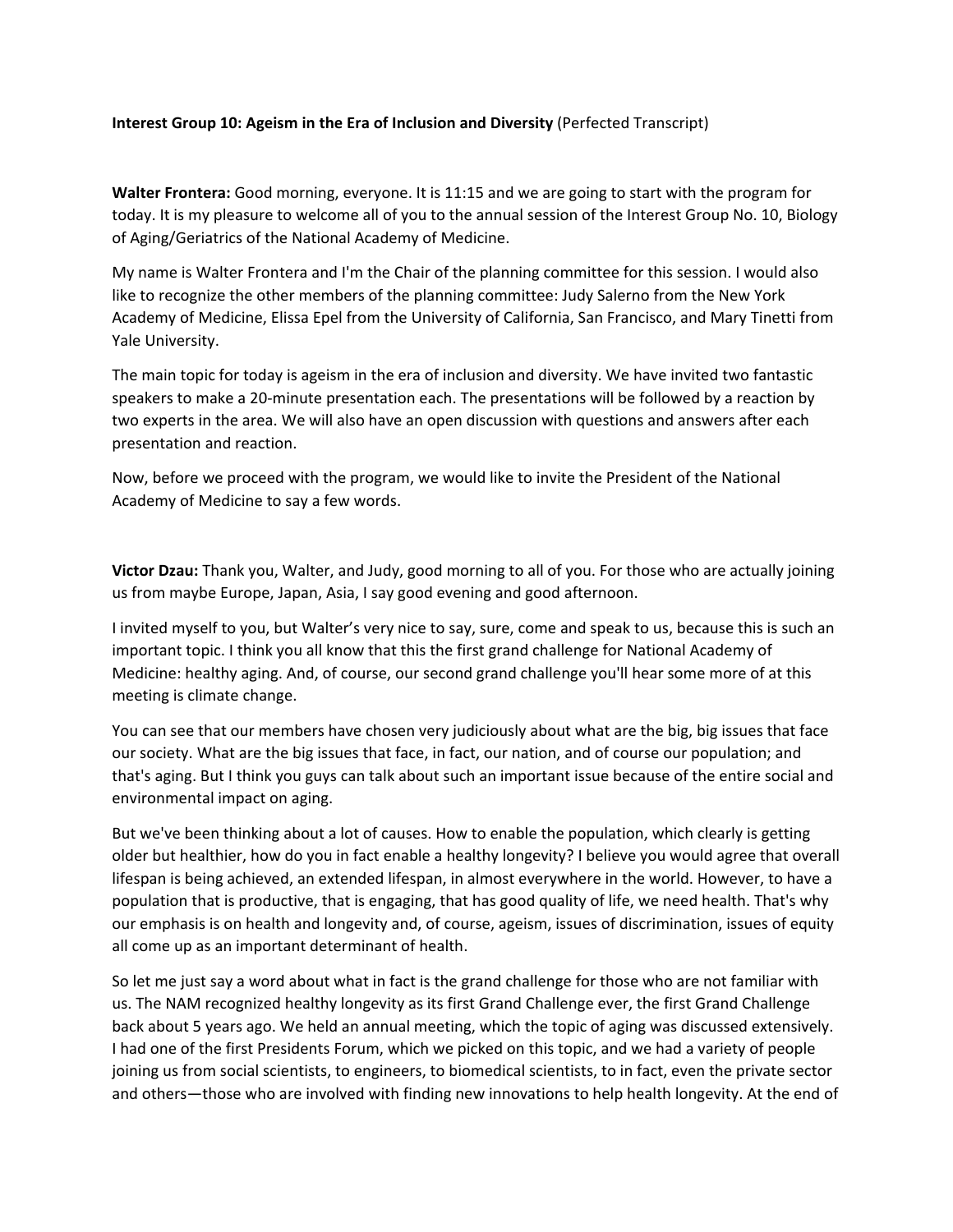this, it became very clear that there is in fact a really important need to create a momentum around healthy aging; hence we launched the Grand Challenge.

There are two components of the Grand Challenge. One is what we call a roadmap. A roadmap as you know, in the Academy's terms is really an extensive consensus report that maps out where we need to be—our society, our nation, the world—in order to achieve health for everyone who ages. That is a map that addresses social economic enablers, health and health care, and science and innovation.

All told, the idea is to influence practice and policy. So, this roadmap as an international commission co‐ chaired by Linda Fried of Columbia and John Wong of Singapore. And there's truly an international commission of members from different parts of the world, almost all continents, to discuss this global issue. They are well on their way to, now, in the last stages of putting together this report, which is extensive, that actually looks at not only issues of science, issues of innovation, issues of health care, but importantly, social issues.

We look at equity in a big way. We all know that during COVID, it shines a light on this vulnerable population, in order to not have a high mortality rate of the older population when achieving COVID, but in fact they need to be healthier. We also look at the economic impact, both economics for the older population as well as economics for society, making a strong case for investment.

I think this is very exciting. The report will be released early next year, probably in about February, no later than March. We have a very extensive dissemination strategy to bring it to different parts of the world, engaging both policymakers as well as community workers to practice the issue of health longevity, working closely with UN on decades of aging and, of course, many other organizations on this.

The second part of the Grand Challenge is actually creating more innovation, what we call global competition. We've created a global competition that's unparalleled. We've been able to engage over 50 some countries and regions, actually sponsored by, funded by eight or more funding agencies from China, Japan, Singapore, United Kingdom, European Union, United States, and so on, so forth. Recently we have been joined by Chile, and Canada, and Hong Kong. It's becoming really extensive.

Our first round is just to say, let's give out \$50,000 seed money. This was, by the way, the brainchild of the late Tachi Yamada, who I miss greatly. He had brought it from the Gates Foundation experience of the Grand Challenge Exploration, giving us seed money for innovators just to start exploring the idea. We made the application very simple, a two-pager. No preliminary data necessary, no feasibility data.

We tried to pick what's really bold and what's really game changing, and we covered all the sciences from biomedical, to engineering, digital sciences, social sciences, and everywhere, as long as we meet the goal of improving physical, mental health, well‐being, quality of life of people as they age, not restricted to only to over 65 because we all realize it's a whole life cycle and health span.

And so, of 1,500 applicants globally, we selected 150. We have given 1 year of such support. And we just had a global innovation summit we'll announce in the next set. But, four of the first-round winners got the next level of support, called Accelerator Award of \$750,000 to help them move it forward. This is supported by J&J Innovation. We also have the opportunity to put five forward to European Investment Bank, which will give them also the same level, if not even more, to enable some of these ideas to move forward. The idea is to take, you know, innovation towards application.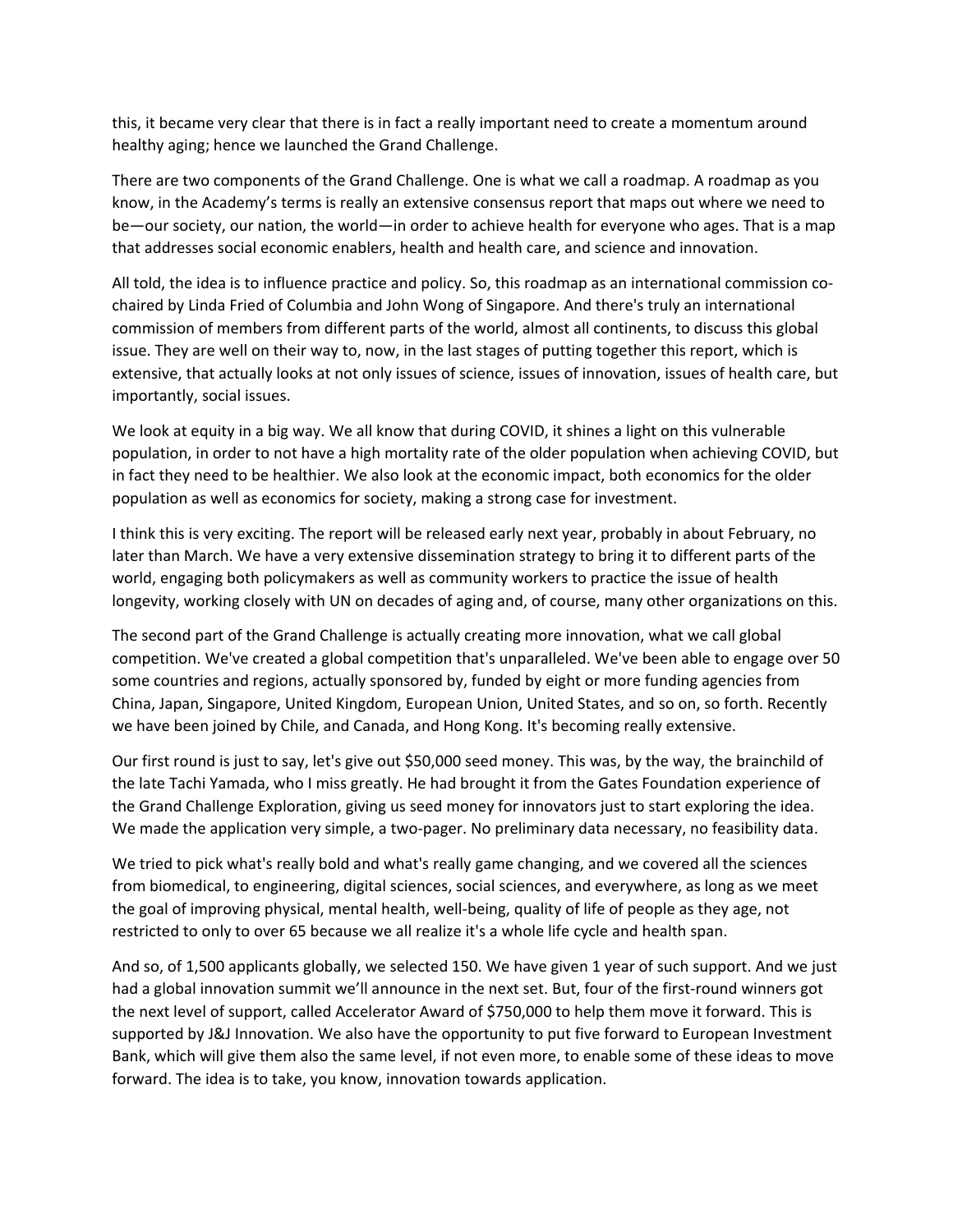I think this will certainly create, in my opinion, a market for opportunities but making sure that this is equitable access for everyone.

I'm going to stop here just to say I'm so enthusiastic about what you're doing, and today's topic is so relevant. I just want to come by and say hello and answer any questions.

Back to your Walter and Judy.

**Walter Frontera:** Thank you very much, Victor, for this great introduction and for highlighting the importance of healthy longevity.

We're going to continue with the program. We're going to invite Nikita Varman from the NAM staff to give us an update on the activities of NAM and aging. Nikita?

**Nikita Varman:** Good morning, everyone, my name is Nikita Varman, and I'm a research associate HMD's Board on Healthcare Services. Thank you so much for having me today. I will be providing you all with a brief update on HMD's recent and current projects that may be a particular interest to this group, especially as related to aging.

To begin, several prominent studies have been released this past year, a few of which are listed on the screen before you. In May, we put out two consensus studies. One that examines how to strengthen primary care service in the United States, especially for underserved populations and to inform primary care person systems around the world. And two, a study to extend the vision and charter the path for the nursing profession to advance the health and well‐being of the US population, reduce health disparities, and create a culture of health.

In July, the Division of Behavioral and Social Sciences and Education, abbreviated to DBASSE, released a detailed study on the impact of dementia in the United States. This study focused on developing a research agenda for the next decade in the behavioral and social sciences as it relates to Alzheimer's disease and Alzheimer's disease–related dementias. It also assessed the role of the social and behavioral sciences in reducing the burden of dementia.

In April, three forums worked together to release the proceedings of a workshop held in January this year, called Improving the Evidence Base for Treatment Decision Making for Older Adults with Cancer. Sponsored by the Food and Drug Administration, this workshop series examined the root causes that limit enrollment of older adults in cancer clinical trials and strategies for improved inclusion of older adults across the drug‐development continuum.

Now I want to draw your attention to some of our ongoing work at the Academies. Victor went into great detail about the NAM Healthy Longevity Global Grand Challenge, again, a worldwide movement to improve the physical, mental, and social well‐being for people as they age. To reiterate, the project is broken up into those two parts, the global competition, which awards prizes to innovators, and the roadmap, which is an evidence‐based report released by the committee.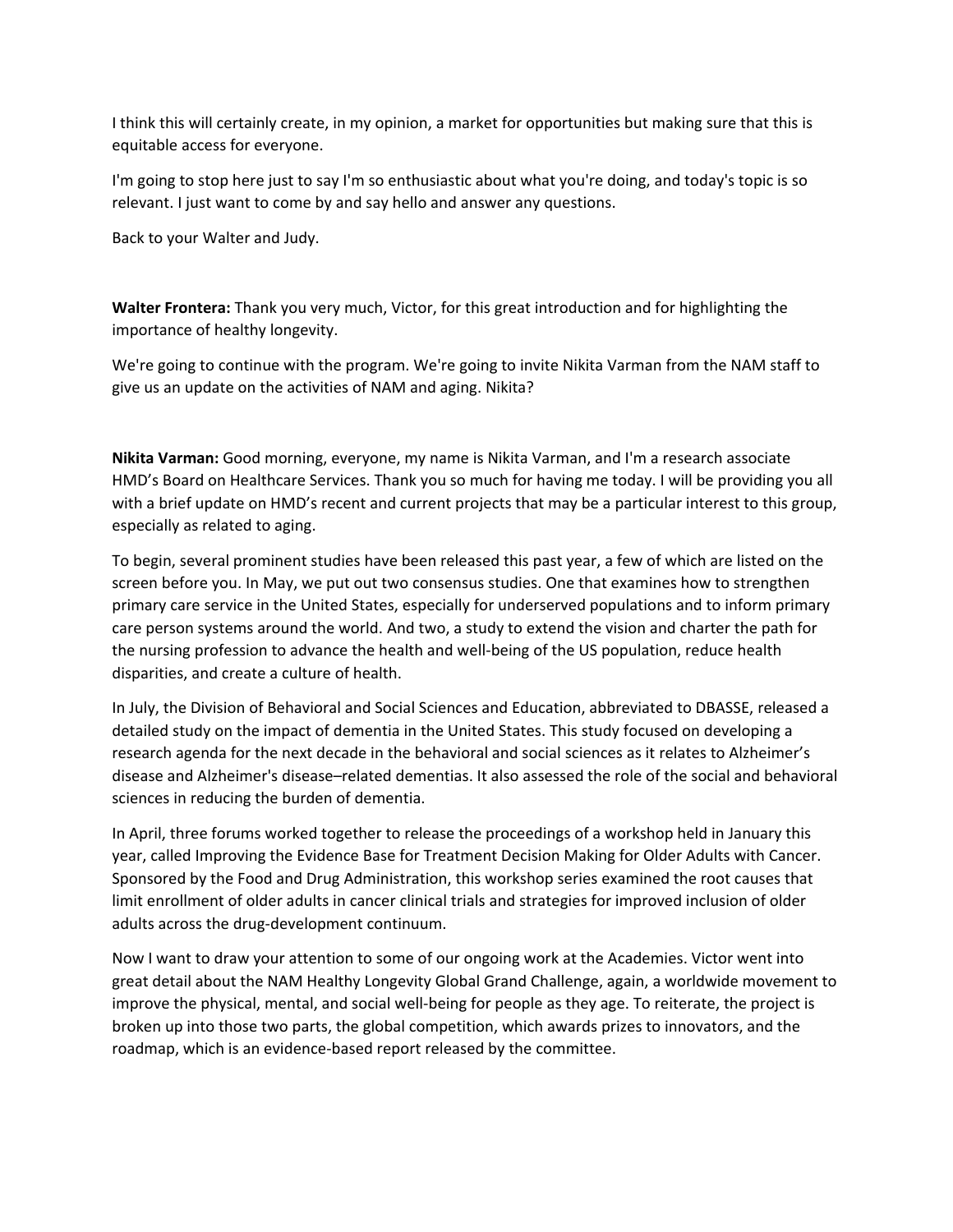In regards to the competition, the competition recently held their inaugural Global Innovator Summit and also made a number of new seed-funding awards. A number of second-level awards were also made, and new countries and regions are coming on board to join the competition in 2022.

A second ongoing project right now is a consensus study that brings together 17 experts to address the quality of care in nursing homes. As a research associate on the study, I can tell you that we had a series of public webinars earlier this year and just held our fifth committee meeting. The project has an expected release date in early 2022.

I, of course, have to give a shout out to Terry Fulmer with the John A. Hartford Foundation. I thank her for being our primary funder and the impetus for making this study happen. I also want to think our other sponsors: The Commonwealth Fund, the Jewish Healthcare Foundation, the Sephardic Foundation on Aging, and the Fan Fox and Leslie R. Samuels.

Continuing the conversation of ongoing work, we also have two roundtables and forums of particular interests that have both been active over the past year. As you can see on the screen before you, the Forum on Aging, Disability, and Independence held a July webinar series on COVID‐19 disaster preparedness and vulnerable populations. In collaboration with the Forum On Medical And Public Health Preparedness For Disasters And Emergencies, we held a roundtable on the promotion of health equity. In August, the forum released a NAM perspectives piece is under Protecting the Medically Vulnerable Amid COVID‐19.

The roundtable on the right side of the screen has also held a number of workshops over the past year, including one on serious illness, structural racism, and health disparities during COVID. Another on caring for people with serious illnesses at home during COVID, and a third on integrating serious illness into primary care. All of the roundtable and forum work I just mentioned are available and archived on our website.

The roundtable and forum both also have a few upcoming events. From December 1st to 3rd, the forum is hosting a collaborative workshop with the National Cancer Policy Forum on the role of companion animals, and on December 8th, a webinar on social isolation and loneliness at the end of life in COVID. In November, the roundtable is hosting a webinar series on the impact of and response to the pandemic for people with serious illnesses.

And finally, we have two new and upcoming exciting projects I want to highlight quickly. We have an upcoming workshop on the mechanisms for organizational behavior change to address needs for people with dementia. This is a collaboration between HMD and the Division of Behavioral and Social Science and Education. We also have an upcoming consensus study on transforming health care to adopt a full health strategy.

Thank you so much again for having me and for allowing me to share a few highlights of our recent, ongoing, and upcoming work. Again, you can find all kinds of information and archive presentations on our website. If you have any questions, please don't hesitate to let me know. Thank you.

**Walter Frontera:** Thank you very much, Nikita. I hope that the members will take advantage of all the activities that are being done by NAM in this particular area.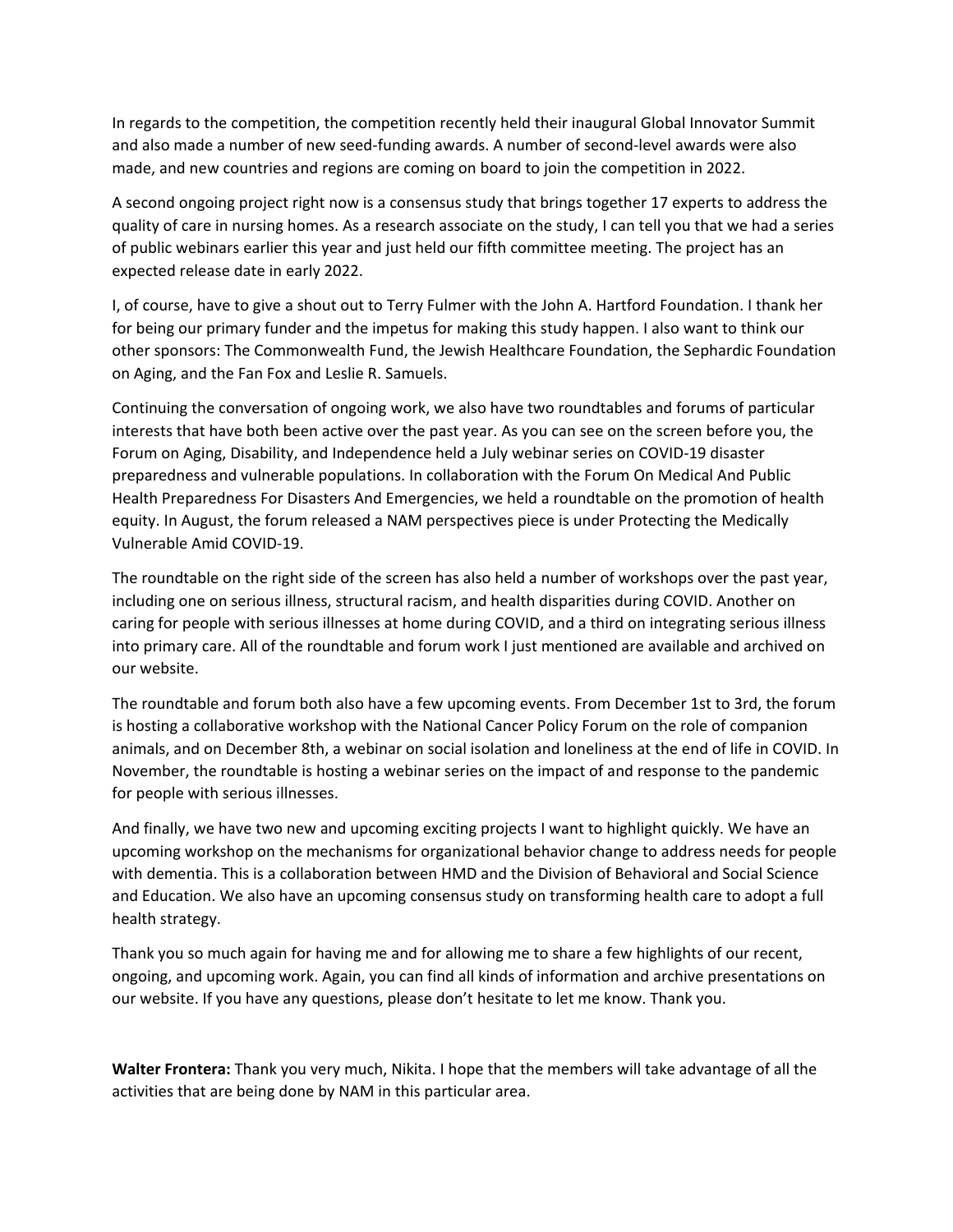Now we're going to get started with the first part of our discussion today, of our program today, and I'd like to then ask our moderator, Elissa Epel, who is a member of the planning committee, to take it from here. Elissa?

**Elissa Epel:** Thank you so much, Walter. It's been a pleasure to be on the committee with you and Judy and Mary. This is a very exciting format where we really built-in audience participation. So, this is going to be very interactive.

I'd first like to introduce our first speaker, Becca Levy. So, Becca, welcome.

Becca is an associate professor in the School of Public Health and Psychology at Yale University. Her research explores the psychosocial factors that influence older individuals' cognitive and physical functioning and their longevity. It is easy to say that she is the pioneer in creating the field that focuses on how positive and negative stereotypes, which are assimilated from culture, can have both beneficial and adverse effects on health and longevity. She has done the hard work of bringing this very robust field to dissemination, working with AARP. She has also done the, I will say, brave but important step of disseminating this by writing a book for the public on this amazing body of research called *Breaking the Code: How Age Beliefs Impact How Long and How Well You Live*, so that should be coming out this Spring. She's received many awards for her work, too many to name. I'll just name one, the Baltes Distinguished Research Achievement Award from the APA. She does tremendous service to our field, on top of all this, serving on the editorial board of journals, and being the editor of the *Handbook of Psychology and Aging*, and one of the founding editorial board members of *Stigma and Health*.

Welcome, Becca, thank you.

**Becca Levy:** Thank you so much, Elissa, for that very kind introduction. Thank you for inviting me to speak today. It's a real honor and pleasure. I'll go ahead and I will share my screen. Thank you again for inviting me to talk with you today on this very important topic of ageism in the era of inclusion diversity. It's a very timely topic.

As you likely know, ageism is very widespread in our country today. In a recent study conducted by the University of Michigan, 82% of older persons reported experiencing ageism in their everyday life. In another study, it was found that two-thirds of workers reported witnessing or experiencing ageism. Yet, unfortunately, inclusion and diversity efforts fighting prejudice and stereotypes rarely include age or overcoming ageism. There are some important exceptions, including the efforts of the National Institute on Aging, which we're going to hear about later today.

Just to give you two examples of how I think age has largely been excluded from inclusion and diversity efforts. In the workplace, we know from a recent AARP study conducted in 36 countries that most workplaces that have diversity and equity programs exclude age. A social media example comes from a study that we did on how age stereotypes are portrayed on Facebook. We found looking at publicly accessible Facebook groups that focus on older persons, that most include negative age stereotypes of older persons, 37% ban older persons from public activities such as shopping, and some even advocated killing older persons. Yet, the Facebook Community Standards exclude age from the 10 groups that are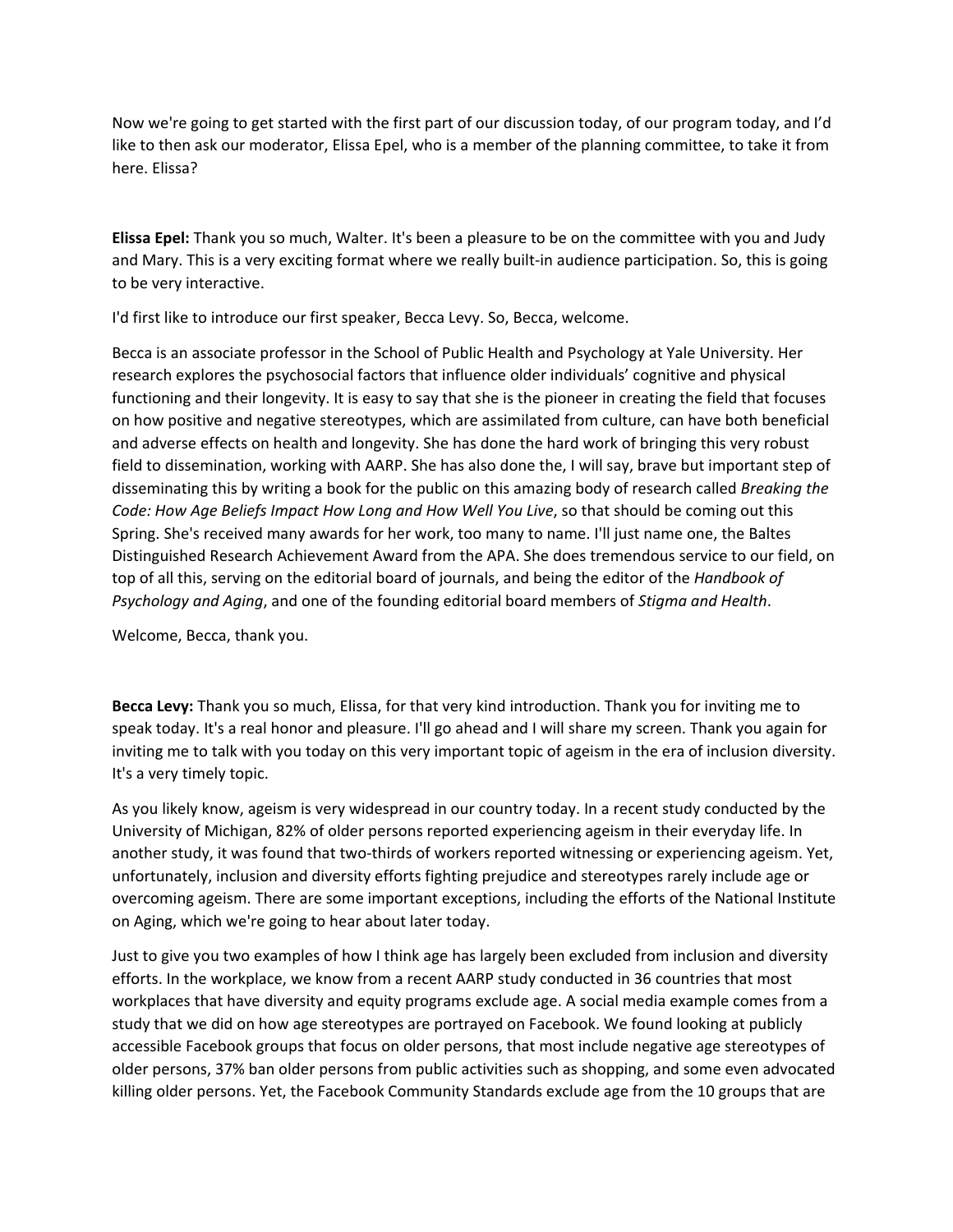protected from hate speech. I should mention it used to be that age was not included at all, but recently they added a phrase that said age is protected if it is in conjunction with another group that is protected. In other words, Facebook does not feel that age alone is worthy of protection from hate speech.

Unfortunately, during the pandemic ageism has been increasing. There are many reports, both in United States and in other countries. There was a Twitter analysis that found in early days, there was 1.4 million sharing and liking of the term "Boomer remover," which mocks the idea of older people dying from COVID.

There are also numerous examples of structural ageism during the pandemic. For example, in the early days of the pandemic, we know that 40% of the deaths took place in nursing homes and long‐term care facilities. One of the reasons for that was that there was not, the government did not provide personal protective equipment to the workers and the residents of these facilities.

What I'd like to do in my remaining time is argue that the Stereotype Embodiment Framework can be useful to reduce ageism and improve older persons' health. What I'd like to do is briefly go over what that framework is, then I'd like to talk about the breadth and the depth of the impact of ageism on health. Lastly, I'd like to talk about ways that we could perhaps combat ageism and its impact on health.

So, starting with the framework. When I started this research, this research that was being conducted on stereotypes—age stereotypes—focused on young people, how they impacted the thoughts and behaviors of young people. I felt that it was important to include older people in this research and actually look at how these stereotypes may be impacting older persons themselves. I developed a framework to think about what the process may be, called Stereotype Embodiment Theory Framework. It's the idea that age stereotypes are embodied when they're internalized from the culture that can lead to self‐definitions that influence older persons' health. This framework is a way to understand the growing number of studies and also make predictions and go forward with this research.

There are four processes, which this framework outlines, by which these age stereotypes that exists in the culture can get under our skin or impact health. The first process is that they become internalized across the lifespan. We know from numerous studies conducted with children that children as young as 3 have already taken in most of the age stereotypes of their culture.

The second process is that they can operate unconsciously. We know from our research that they can operate without people's awareness. What's perhaps disturbing about that is it's hard to fight off these, the impacts of negative stereotypes if we don't know the impact that they're having on us.

The third is that they gain salience from self-relevance. We have found in our research that they don't impact the health of younger people; it's not until people become older and identify with older age that it starts to impact health.

And lastly, there are multiple pathways by which these age stereotypes can impact our health. The first is psychological. For example, we have found that those people who've taken in more positive age stereotypes tend to have a higher will to live. The second pathway is behavioral. For example, we have found that older persons who have taken in more positive age stereotypes tend to engage in preventive health behaviors such as exercising and eating a healthy diet. The third is physiological. We have found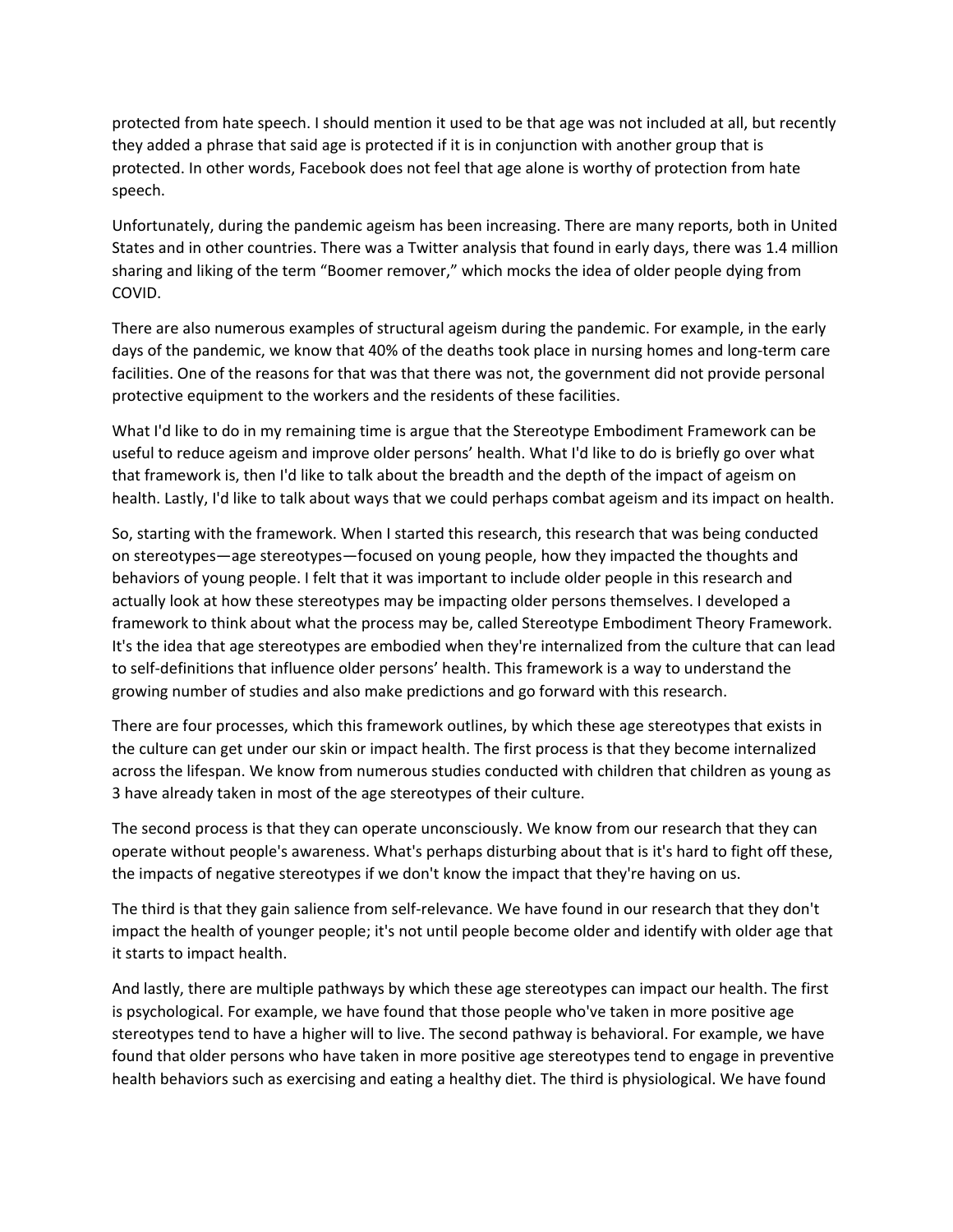that those who've taken in more positive age stereotypes tend to have lower stress biomarkers, for example, cortisol.

Now I'd like to talk about the breadth and depth of the impact of ageism on health. We've conducted numerous studies that have looked at a range of outcomes. In these studies, just to give you an overview, we have found that older persons who have taken in more negative age stereotypes tend to have worse cognitive outcomes, including memory performance and dementia incidents. They have worse physical outcomes, including Alzheimer's disease biomarkers such as plaques and tangles, have reduced hearing performance, have elevated cardiovascular events, and have reduced physical function and recovery. We found that it can impact mental health outcomes, including higher stress levels and higher levels of psychiatric disorders. And we have found that it can lead to health behaviors. Lastly, in numerous studies we and others have found that each negative age stereotype is associated with reduced longevity. I'd like to give you three examples from our research that illustrate some of these findings. I'll give you a cognitive example, health behavior example, and a physiological example.

This is the first; this is our cognitive example. In this study, we looked to see whether age stereotypes had an impact on dementia incidence. This was conducted with about 5,000 participants in a health and retirement study. They were all dementia‐free at baseline, and then we followed them over 6 years. What we found was that the… And so, the orange are those who started off with more negative age beliefs, and the green bar are those who had started off with more positive age beliefs. And, as you can see, looking at the two bars on the right, those who had positive age beliefs were significantly less likely to develop dementia. What we also found, looking at the two bars to the left, was that even among those who had the high‐risk *APOE4* gene, those who had more positive age beliefs were also about half as likely to develop dementia over time. This I think suggests that we could consider age beliefs as potentially a preventive, positive age beliefs are a preventive area to reduce dementia incidence.

I also wanted to share with you a health behavior example. This is from a recent study that we conducted. We were interested in whether negative age stereotypes may contribute to the behavior of older persons rejecting COVID hospitalization.

This was based in part on the finding about excess deaths during the pandemic. As you know, there were many deaths above and beyond those that were attributed to COVID that took place. In 2020 there were 120,000 deaths in the United States that were above what would be expected based on previous death levels but that were not attributed to COVID. I was interested in the idea if, perhaps, they may be in part due to older persons avoiding hospitalization and dying without a diagnosis at home, in part because of negative age stereotypes, which can bring about a sense of futility and also can elevate stress.

We conducted an Internet survey of about 1,500 older persons and we presented different scenarios. One of them was, what should an older person who was severely sick with COVID do; should they be hospitalized to get treated? What we found was, as predicted, those who had more negative age stereotypes were significantly more likely to reject that the older person should get treated in a hospital.

This is a physical example that I'd like to share. This is from a study that looked at whether age stereotypes are associated with cardiovascular events over time. This study, in which Dr Ferrucci was a co-author—He is, as you know, has been very involved in leading the Baltimore Longitudinal Study of Aging, which is what we use for this study. We looked at cardiovascular events, that's in our y‐axis, and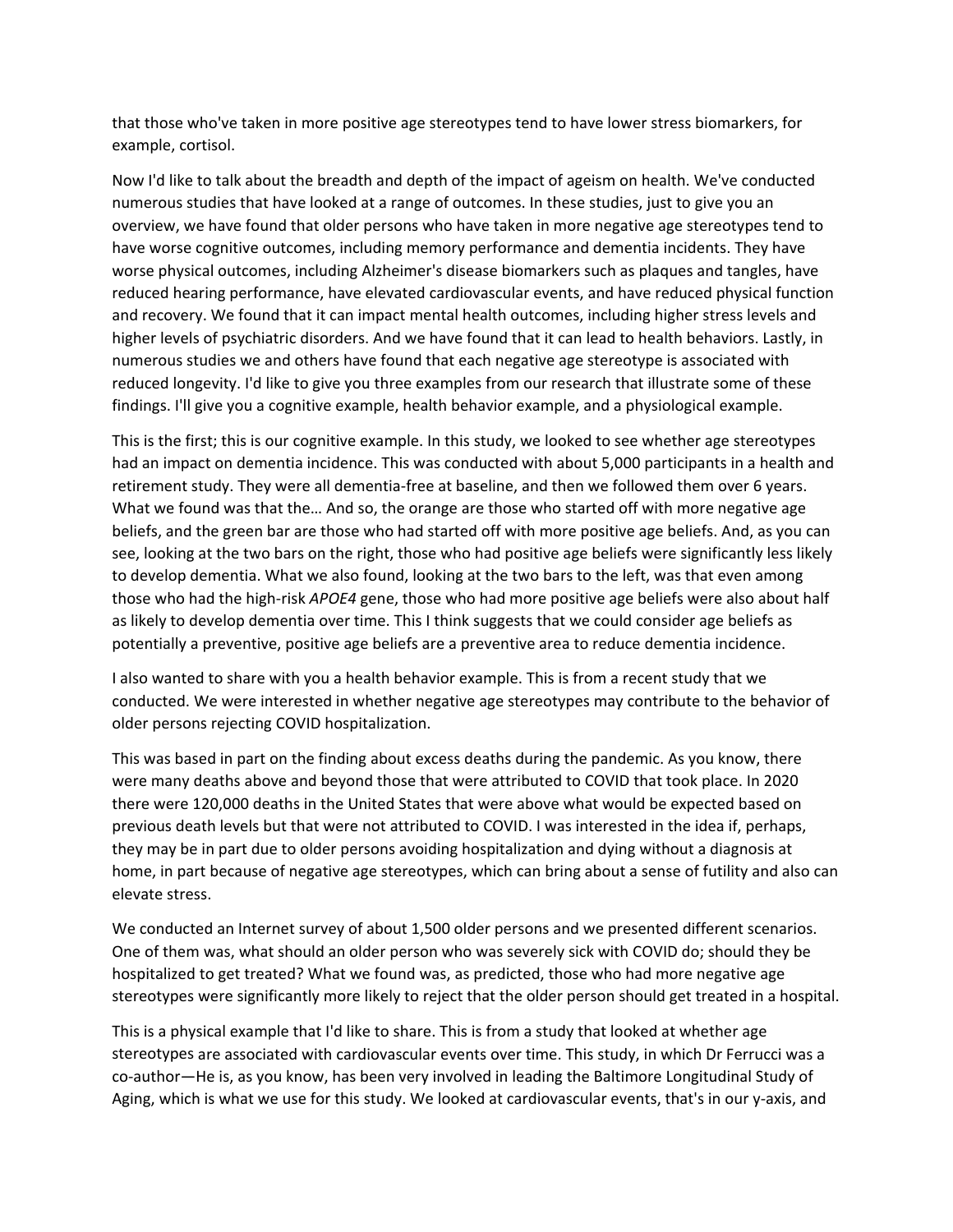then our x‐axis, it's the years from baseline they had a cardiovascular event. The blue line is those who started the study with more negative age stereotypes, and the red is those, is the group who started with more positive age stereotypes. As you can see, those who had more negative age stereotypes were significantly likely to develop cardiovascular events.

Something that's notable about this study is that we were able to include a group of younger adults as young as 18 who reported their age beliefs at the beginning of the study. We found that even in this group, age stereotypes they reported at a young age predicted the likelihood of them having a cardiovascular event after they turned 60; so they're about twice as likely to develop a cardiovascular event if they had reported particularly more negative age stereotypes at baseline. I think what this suggests is that if we design prevention efforts, it would be good to start at a young age. Young adults and probably even children would be great to include in any efforts.

Lastly, in talking about the breadth and depth of age stereotypes on health, I wanted to mention a study that I recently conducted with a health economist. The reason that we conducted this study was, I felt that we had been accumulating all these findings about how age stereotypes can impact health, but we have not yet seen a lot of change in policy in addressing the ageism. I thought if we could come up with some financial numbers that maybe that would actually be good evidence for policymakers to go forward and actually make some change in policy.

What we found in this study is we looked at all older persons 60 and over in the United States over 1 year, and we looked at the eight most expensive health conditions. What we found was that the impact of ageism, age stereotypes, negative self‐perceptions of aging on health was about \$63 billion. This is just to give you some perspective, this is about, it's actually more than we now spend on morbid obesity in the same time period.

Lastly, I would like to talk about combating the impact of ageism on health. One key idea, I think, for thinking about combating ageism is that these age stereotypes are malleable. We know from cross‐ cultural research that age stereotypes are very different in different countries. We know from our experimental research that we can shift age stereotypes. We also know that age stereotypes change over time. So we did a study examining age stereotypes over about 200 years, and we found that there has been a shift in age stereotypes, but unfortunately they're becoming more negative. I think what the important piece of this is that we can change them. That, I think, suggests that there is room for social change.

I think there's two directions that we could take to combat ageism. One is a bottom‐up approach, so to actually give the skills to older persons to become more aware of the positive age stereotypes and to resist the negative age stereotypes. The second is from a top-down perspective, from society to actually change and reduce the number of negative age stereotypes. I think until we achieve that on a societal level, I think both levels are really important to work on.

To give you one example of a bottom‐up approach, we conducted an intervention designed to bolster positive age stereotypes and improve physical function. What we did find in the intervention was that we were able to bolster positive age stereotypes and improve physical function over an 8‐week period. This graph shows improvement in physical function on the y-axis, and then the purple is those who were in the group that was given the intervention that bolstered positive age stereotypes by exposing them to implicit positive messages about aging and also asking them to write an essay about a positive, active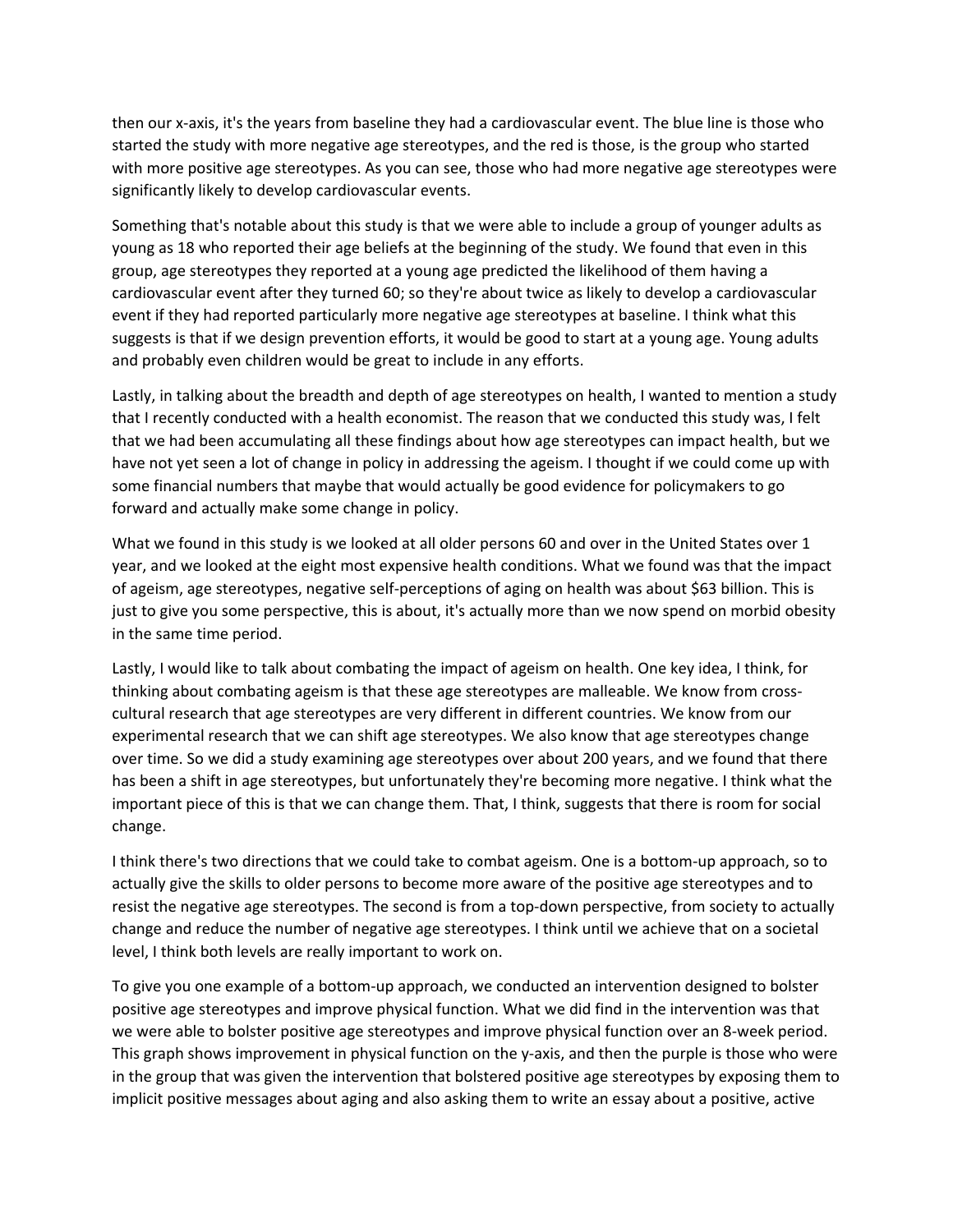older person. We found that they did significantly better over time than those in the neutral condition. Something that was interesting about this study was we actually found that the effect grew over time.

In terms of a top-down approach to ageism, one thing that we could do is put in place an anti-ageism tsar that could address structural ageism, and they could actually go to the source of the ageism. For example, two places to start would be the anti-aging industry and social media. The anti-aging industry, in particular, is a multibillion dollar industry that profits from the negative age stereotypes.

We could also promote positive images of aging and reduce negative images of aging in hiring, training, and everyday culture. We could also add age to all diversity, equity, and inclusion programs. Lastly, it would be great to launch a campaign that describes the health impact of negative age stereotypes based on the successful campaigns that have been conducted in the anti‐smoking area.

Lastly, I wanted to mention, one campaign that just started this year. The World Health Organization launched a campaign to combat ageism. There were 194 countries that have endorsed the campaign, and I was honored that they included some of our research as their evidence base to go forward. Their goal is to combat ageism, so hopefully we will see some changes soon.

So lastly, I just wanted to mention, these are some of the papers that I talked about in my presentation. If anybody is interested in any of these I'm more than happy to share any of our findings and studies.

I would like to acknowledge the funders of this research, including the generous support of the National Institute on Aging, and the collaborators, that include Dr. Luigi Ferrucci, who have made all of these studies possible. Thank you so much.

**Elissa Epel:** There's never enough clapping and applause on Zoom; it's always this awkward silence. Becca, that was absolutely amazing. The way that you have grown this field in a short period is really mind blowing. I heard you speak several years ago, and already then I thought, wow, why aren't we doing more, this is so impressive! And you are; you're really implementing this. I'm struck by your methods. You just use so much rigor, and you use population‐based, methods, lab‐based methods, clinical studies.

All of these studies, I don't know if anyone noticed, they were in the top-quality psych or medical journals. The policy implications are outstanding, so we'll definitely talk more about that.

The strength of the case for health, health care, and economic burden—that last one showing the cost savings is always kind of the linchpin that researchers forget to do and so we have less of a voice or impact; so that was a very important study.

The last time I saw you, we were both giving talks in Singapore at an aging conference, in the old days when we used to do that instead of just projecting ourselves virtually. We were so struck by the benevolent dictatorship and the public health safety net I believe that probably applied to the elderly. I'm sure your eagle‐eye noticed their policies.

You point out that policies and practices tend to be devoted to marginalized groups but not the elderly. Why is that?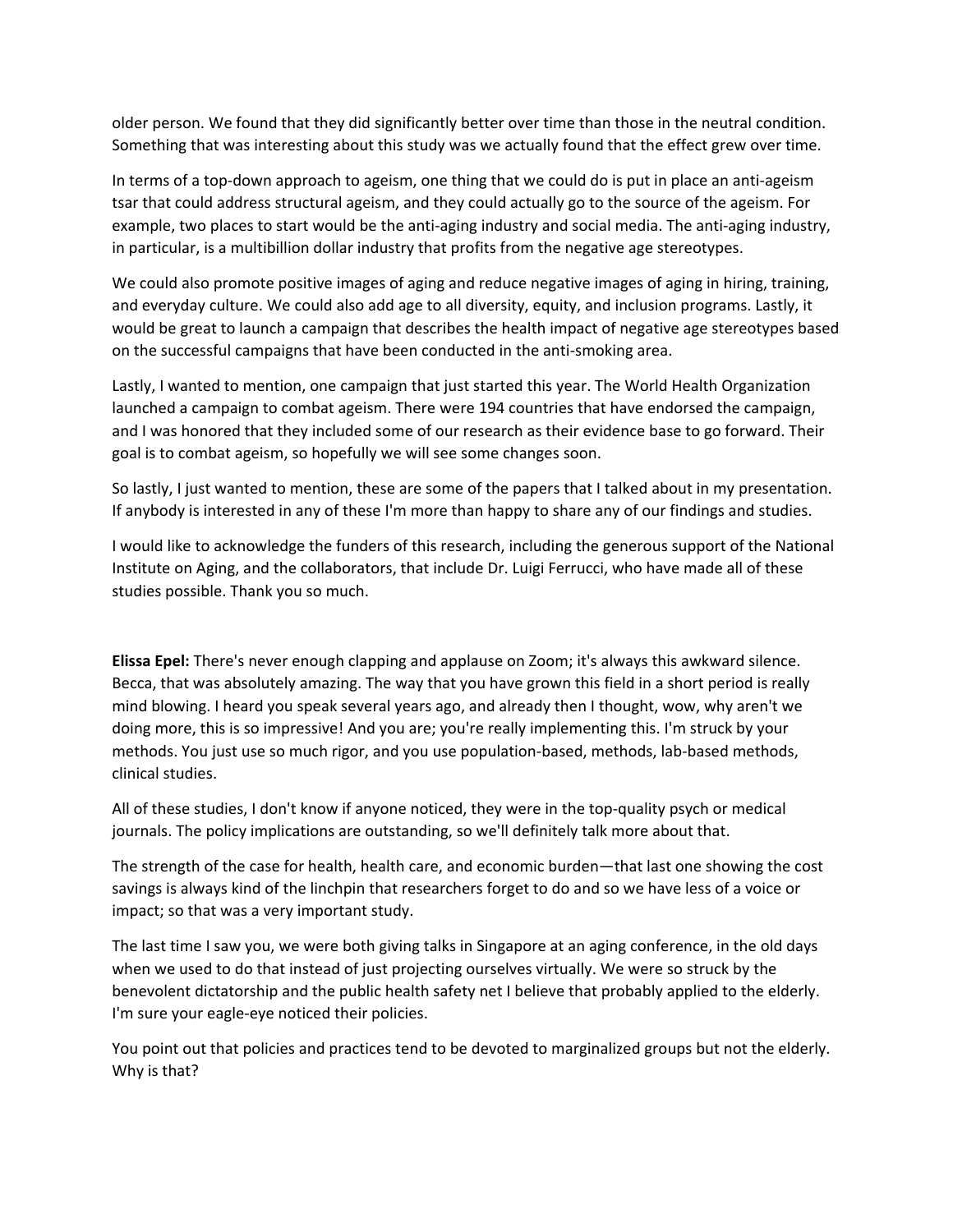**Becca Levy:** So that's a great question. I think it's both factors that occur at an individual level and a structural level. On an individual level, I think especially in ageist cultures, there is a lot of resistance, and fear, and anxiety about getting older, and I think that reinforces the negative age stereotypes and reinforces the idea of distancing and not including older people in activities including the workplace.

I think on a structural level, unfortunately, there are a number of industries that benefit directly from promoting the negative age stereotypes, particularly the anti‐aging industry, which includes billions of dollars on wrinkle solutions, wrinkle creams, fighting aging, fighting aging is something that's a positive thing. I think that in particular promotes, through marketing and media, a lot of negative age stereotypes that lead to this exclusion of older people, both from different policies and practices.

**Elissa Epel:** Yes, okay, wonderful. We'll get to talk more about that. I didn't want to steal the thunder.

We get to hear next from Luigi Ferrucci. Welcome, Luigi.

He probably needs no introduction in this crowd. He is a geriatrician and epidemiologist who's the director of the Baltimore Longitudinal Aging Study, the Chief of the Longitudinal Studies section at NIA. For almost the past 20 years, Luigi has been directing research at NIA. He has just done so much service.

I just need to mention, my respect and gratitude go out to people like you who are constantly curating and shepherding these longitudinal studies that we learn so much from, that are so important. Luigi has been critical in many studies—the InChianti Study in Tuscany, Italy, the study of Centenarians in Sardinia, and of course, the BLSA study. He's also just a scientific giant in terms of aging biology and has done so much for explaining pathways, major highways, such as inflammation.

Luigi, welcome, and thank you for joining us.

**Luigi Ferrucci:** Thank you for the nice introduction, and thank you, Becca, for the fantastic talk. You should know that I love working with you, because you bring me back to the ground. Sometimes we work on a single molecule, a fraction of molecules, and we get excited about mechanisms, but you always remind me that those little molecules, those little cells, those are going to live in an organism that is alive, think in some way, interact with other people as part of a society. Those elements are very, very important to understand. What's happening in their body can have a strong effect on their bodies. I don't know how to react, really, at the same level of your very, very challenging presentation that certainly requires a lot of follow-up in terms of further science that I hope we can do together.

I will say that the role of older people has been fluctuating over history, and you can follow this in art, in painting, in music. For example, some classical paintings, like this in Padua, really look at the elderly as those teaching the wise story about how to behave in life. We know that this is only a small corner of how the elderly are treated and considered today.

What I'm going to say is from the perspective of gerontology and a geriatrician that the treatment of the elderly comes in many, many different flavors. I refer you to Becca's presentation really for the details. What I'm going to focus my reaction is the fact that biological mechanisms are still studying young animals, with very good exception. I'll give you a couple of examples.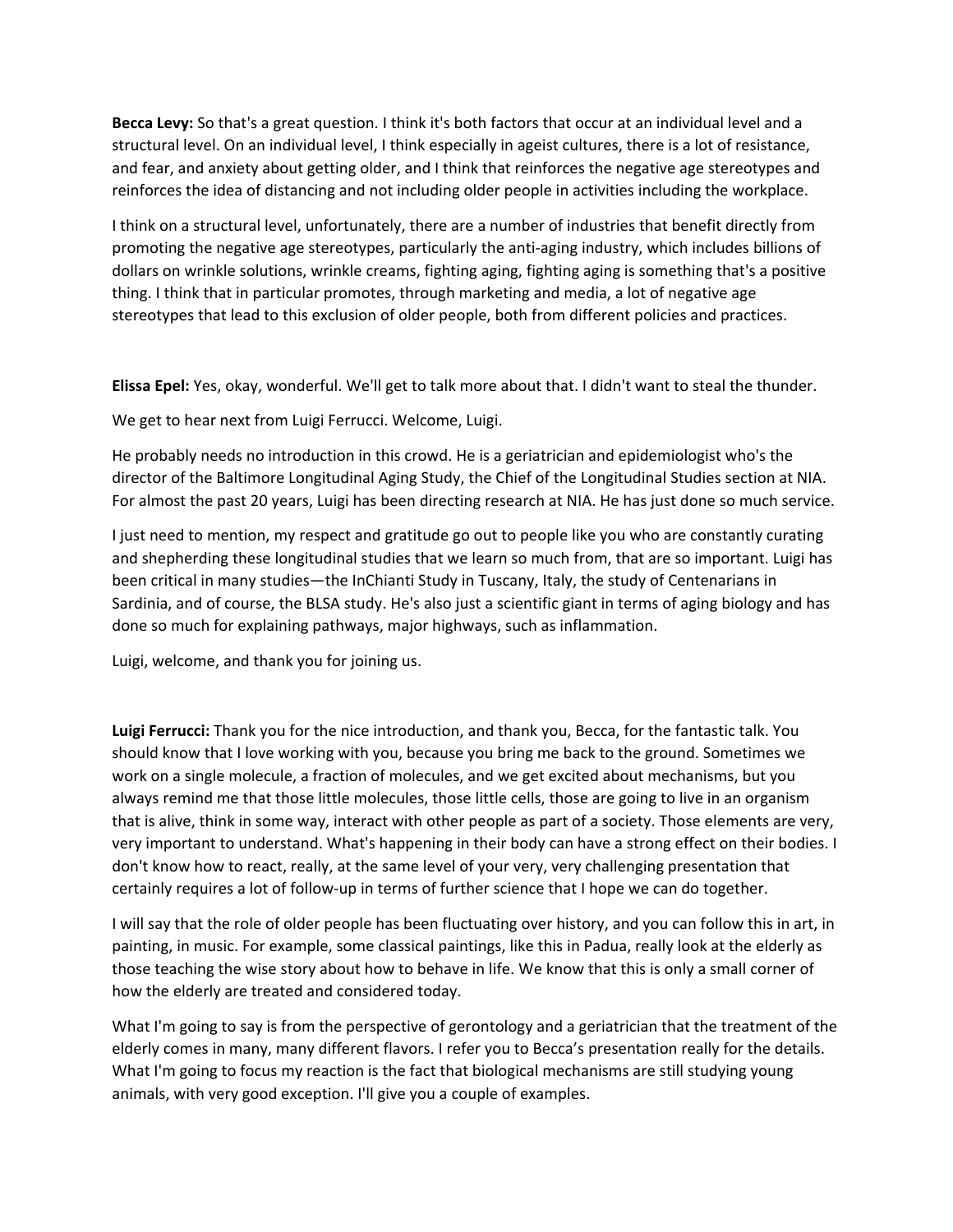One of the things that I want to point out is that our fight to promote inclusion of underrepresented minorities is absolutely relevant for this discussion, because there's a double hit. There are data showing that underrepresented minorities' age are also more disadvantaged than non‐underrepresented minorities that reach old age.

Finally, this is an argument that has been discussed many times. I want to still say that, despite the many, many efforts, older people are still often excluded for participation in trials that are aimed at approving drugs that in the end they are asked to be the real users. So it really makes absolutely no sense to exclude them.

One thing that, one example I want to give you is an old study that looked at the effect of mineral status on female mice. And then, this is an old study that really strikes me as an example of the past, hopefully, where they looked at the mice that were two 2, 6, and 10 months old. They pretend that by comparing them cross‐section, they understand the effect of ageing. I want to show you this is a very finial lie on the effect of mineral forming on survival. You can see that this red line that they have here is at 360 days, which is, you know, something around 1 year. And so, even you know, if we look at the first year of age instead of 10 months, you can see that there's really not very much change in this curve for mortality. So aging has just started barely, and so we need to learn much more in terms of the continues of the lifespan.

This is another example in which, you know, the author looked at health and age-related change in behavior in these C57BL mice. They looked at, as you can see, the 2, 4, 6, 7, and 12th months. Clearly, they completely ignore the rest of what's happening.

I could say, you know, I have to tell that the NIA did, really, wonders to avoid this by providing old mice to people that have grants and with NIA, but that's only part of the story. Because if we still keep thinking that the normal physiology occurred in young age, and there is not a physiology of the lifespan, we only look at a very little piece of the puzzle.

The story that I told you before about, you know, the double hit that underrepresented minorities have during the lifespan was really prompted to me by reading this article in the *Washington Post*, where they had 150 people screening about 100 resumes each then provided judgment about hiring or not hiring. And you can see that, you know, the difference between White and African American is mostly strongly affected in young age, but then the research faced again, you know, the reentering in the workforce. In this case, there were high-level and sometimes scientifically-related jobs that appear to be really important. I think that work that looked at those two potentially synergic conditions that lead to discrimination will be extremely important in the future.

This is another study that had may people talk about and was published in *PNAS*. It looked at the odds of employees, scientists actually, that exit from the, you know, from the workforce. You can see that, you know, if you compare the 1993 and 2008, there is really a dissociation where more and more individuals of old age decide to remain as scientists in the working environment. For example, this is a typical event occurring at the NIH, and then I have seen in all honesty, some nasty and not agreeable discussion about this. Because I think that in all the cases I know, and probably in the majority of cases, these individuals are the best and the brightest, are those that really carry the experience and can train the new generation of scientists. And, of course, it will be important that we maintain a very, very high standard. But making judgment about age is certainly not the solution to this problem.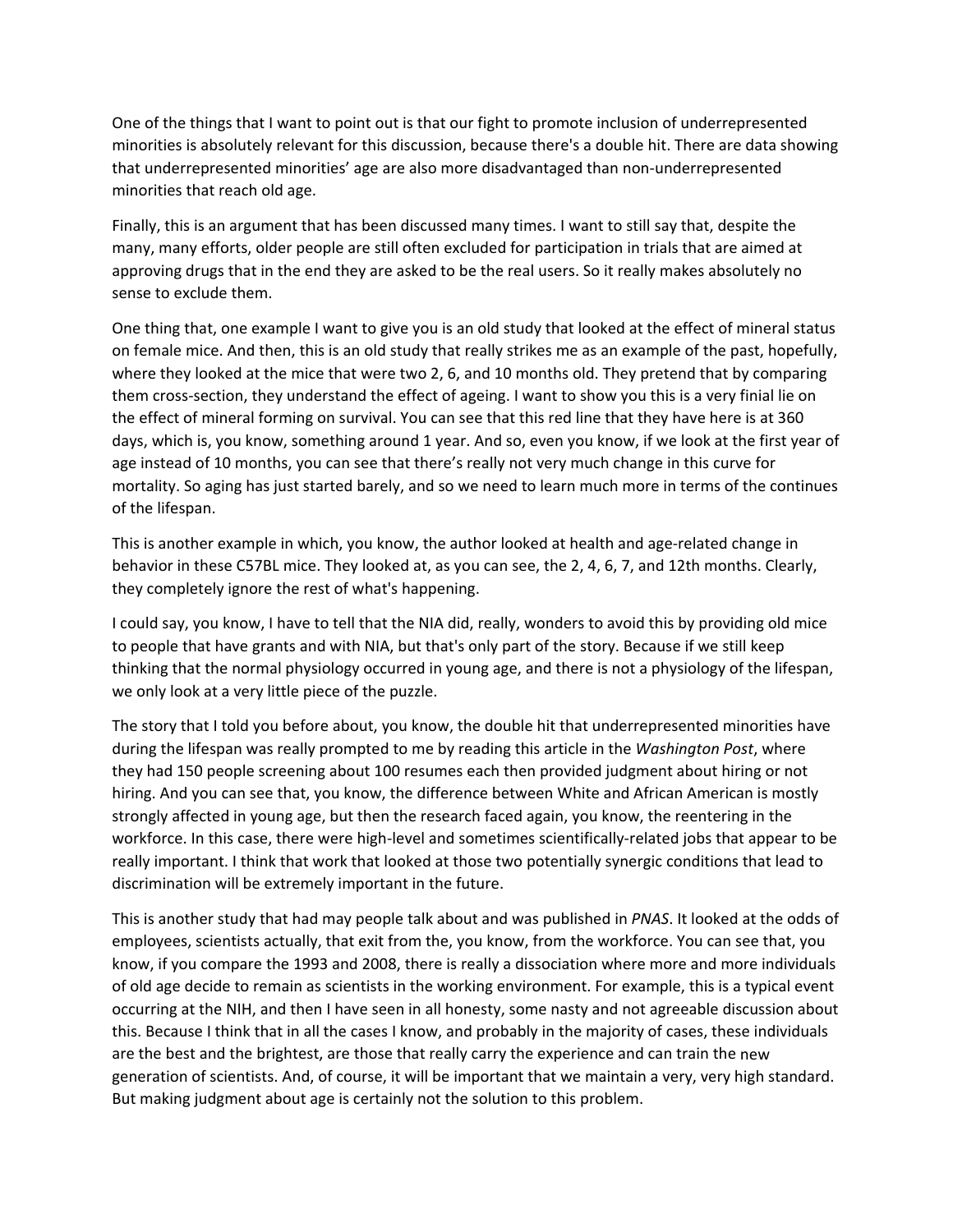This is really reflected in also in the discussion that is occurring with the surgeon, whether the surgeon is too old to operate. I participated to recently one of these discussions, where very, very brilliant surgeons that we're still creating new techniques prompted the idea that, yes, you need to be tested, the performance manual dexterity, and, you know, some intellectual functions need to be evaluated, because we know that those functions tend to decline with age. But there are many, many and the growing number of people that even in very late life maintain absolute performance.

Again, I want to talk about exclusion. I have two slides that I want to just show you very quickly. These are very, very recent drug cancellers. It's a platelet-aggregation inhibitor and then there are a number of other drugs that are mostly anticoagulants that are used in mostly older people in atrial fibrillation or in the prevention of adrenal thrombosis. And you can see that this black line represents the identity between the population, the composition of the population of users and those that are included in clinical trials. And you can see that in many, many cases the over 65 and especially over 75 are absolutely underrepresented in this trial. And this has really happened in the last few years. So, in spite of greater attention to this problem, this is still happening.

This is a paper that was aptly published by Marie Bernard. Excuse me, Marie, but I had to redraw this picture because I wanted to make the case that all the clinical trial phase III that are recorded in NIA, at the clinicaltrials.gov between 1965 and 2015. The number of exclusions of those 75 years old is still very, very high. For drugs, for conditions that are very, very frequent in the elderly, such as arrhythmia, coronary artery disease, heart failure, stroke, and congested obstructive pulmonary disease.

The *BMJ* in 2001 said that we need to launch, you know, something to reduce the discrimination of elderly, especially in the context of health care. And I think that we need to reinforce this message and understand, as Becca was saying, that this is as much as a problem of physiology as a problem of society. That we need to turn aging into a positive aspect of our life and take a life course perspective where every age of life has its value. That we develop the culture that really appreciates that.

Thank you, Becca, and as I said, it's always a pleasure working with you.

**Elissa Epel:** Wonderful. Thank you so much, Luigi. Stay with us and we'll invite back. We already have some great questions, and I'm already just, you know, my mind is racing with this dialogue and the level, what we're at.

We can talk about mechanisms and specifics, but I think we're also, we have time to get to some of these big issues. We have wonderful people joining us here like, Richard Hodes and other leaders in aging. It's always exciting to have a NAM meeting, to have such a distinguished group in the audience.

We did have a hand raised from Ron DePinho, so I'll call on you first.

**Ron DePinho:** Hi everybody. It's good to be here. Those are fantastic talks.

I just wanted to add a sort of mechanistic element to the first talk in particular. And this is well known, but just I'm really struck with the curve of showing that this notion that when you have these early entrenched perspectives that that has an impact on cardiovascular disease later in life. I mean it almost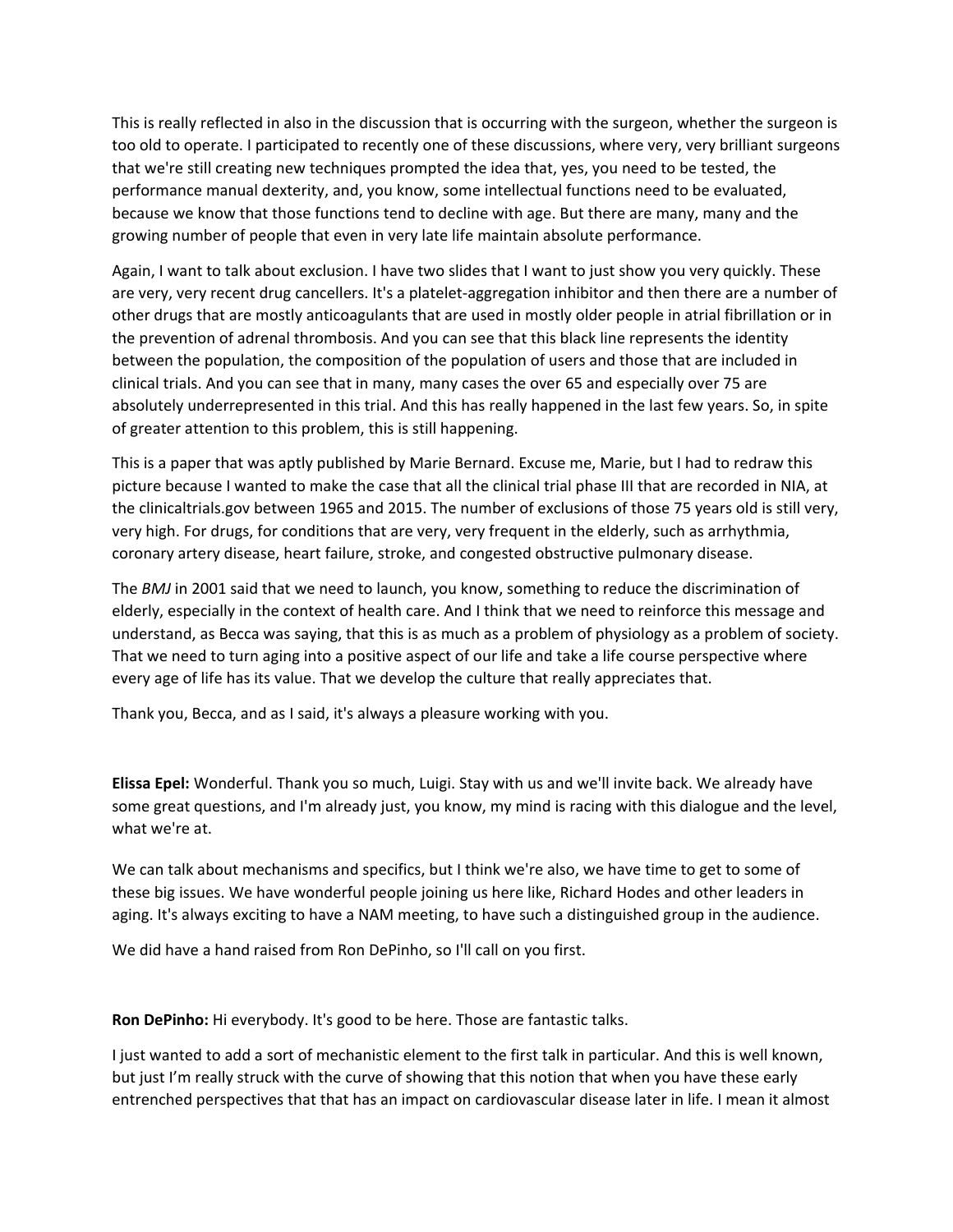looks like hypertension. And so that begs the question as to whether or not, if we really understand the mechanism striving that. Are there therapeutic opportunities for us to, you know, diminish or bend the arc of that trajectory?

And of course, I'm sure this group knows very well the work in telomeres. Richard and I actually did a lot of work on telomere mechanisms and so on, over the years. We generated the knockout mouse and studied it and so on, and many contributors have shown that chronic, unrelenting stress instigates telomere damage. And damaged telomeres can have very significant effects on virtually all hallmarks of aging.

So just wondering whether or not in those studies, whether it would be possible to ascertain telomere status as a surrogate, almost a cholesterol‐level or C‐reactive protein–level biomarker that can help us identify those that might, coupled with the right sort of questionnaires, etc., of whether or not that might be able for us to identify this high at-risk population for which therapeutic intervention might be more beneficial.

Thank you.

**Becca Levy:** That's a great idea. I think that that's a wonderful area to go forward and think about the role and, although I know Elissa's doing a lot of work on this as well.

Yes, I think that that would be a great area to look at as both a mechanism but also potentially identifying people that are at higher risk that we may want to target.

**Elissa Epel:** Okay, I just have to add quickly. Thank you so much, Ron, for this comment.

I think that telomeres have stood the test of time in meta‐analyses for predicting degenerative disease and certain types of cancer. I think there's been a little, you know, question about the measurement, and I will say a big question. There is a telomere research network funded by NIA and NIEH that has really put forward some gold standard measurements so we can use the PCR, which is so important to our larger population‐based studies, with more reliability. I think that will help.

We're doing studies looking at prediction of COVID antibody response, looking at telomere length in the different cell types, for example, using Peter Lansdorp's method, María Blasco's, the PCR, the Southern blot, so really comparing a lot of methods, as well as the tips, the breaks in telomeres. And, of course, your work has been absolutely fundamental to putting this area more on the map with cancer, etc.

Thank you for your comment.

**Ron DePinho:** Just a quick thought on that, because I do recognize that it's really challenging just to look at telomeres. But you know, we had shown that when you have telomere dysfunction, it has a major impact on the pathway that is important for mitochondrial biogenesis as well as for regulation of oxidative defense. I would argue that telomeres are very important, but if they're complemented with measurements of telomere, of mitochondrial mass or function, or looking at oxidative damage, or even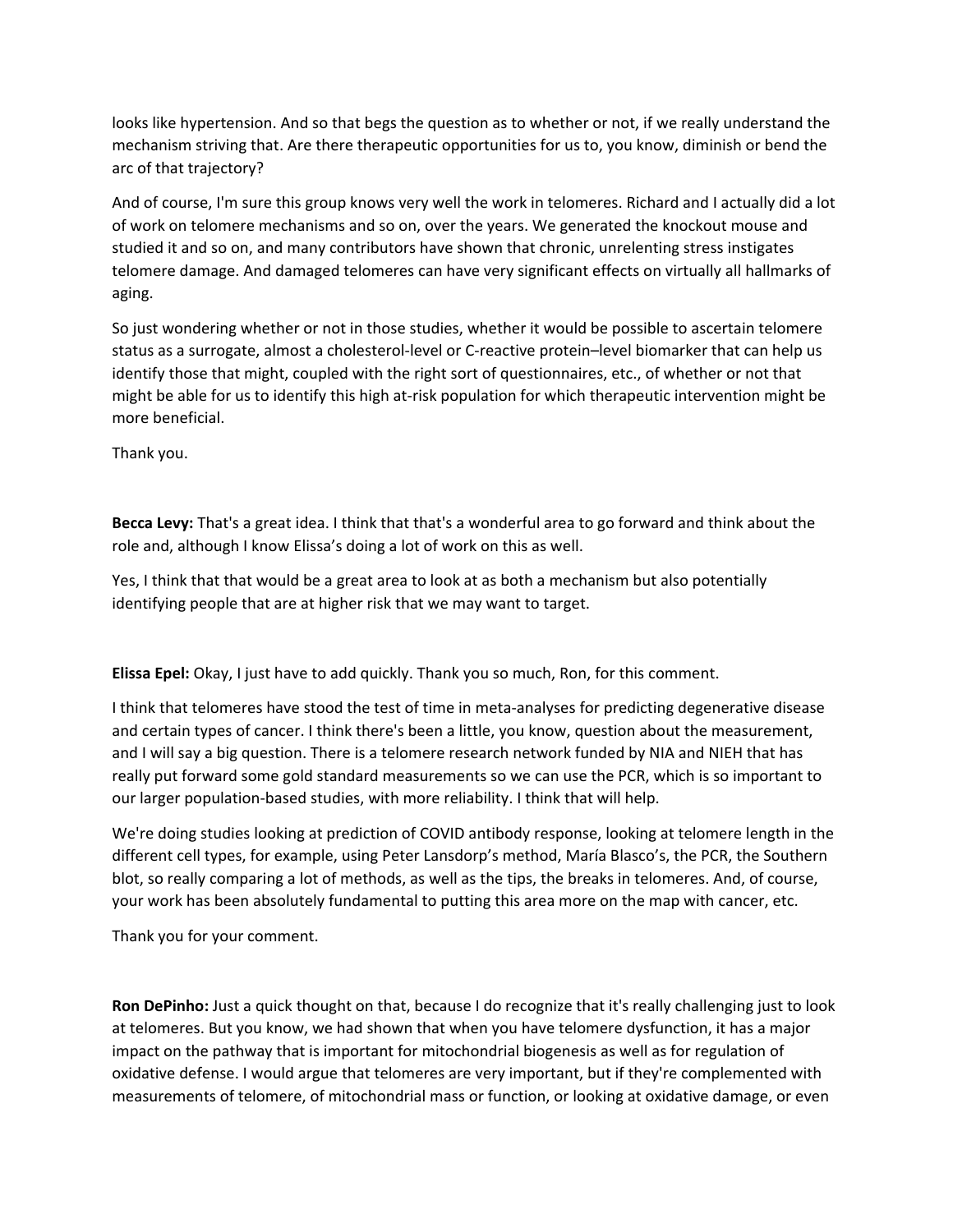the expression of oxidative defense genes, that together, that I think that would really enhance, make more robust, that biomarker, which is really this connection between genotoxic stress, mitochondrial function, and oxidative damage. If you do those three, I would bet that you'd have a very robust biomarker that when complemented with the stuff that Becca does.

**Elissa Epel:** [UNINTELLIGBLE] just said the exact same thing to me that we need to measure the tripart, we need to think of it as a network, and we're going to have a stronger pattern and results.

We have a hand raised from David Allison. Welcome, David.

## **David Allison:** Thank you. Terrific presentation.

I have a question very closely related to the one Ron DePinho just raised, and then a sort of extension of it. So, the question is, given that it's unlikely that we all want to study the longevity of an organism that lives as long as we do, namely humans, we do need the biomarkers. What does it take to make us convincing that we have either a single or a composite biomarker that we can hang our hats on and say, yes, in a randomized controlled trial in humans, I observed the change of this in a few years; therefore, I can say I've really slowed senescence. That's part one.

Then, part two is, if you believe that senescent cell burden is part of that, to what extent do you think microchimerism, particularly as we have a model for it in fetal maternal, microchimerism is a potential buffer against or moderator of the deleterious effects of senescent cells.

**Elissa Epel:** That's to Luigi.

**Luigi Ferrucci:** So, so I think that, you know, that they can certainly address the first question. But I think that what we've been discussing now is a personal research agenda for me to work with Becca for the next grant. Because, as you well know, most of what the BLSA is doing now is to develop phenotypic and biological biomarkers of the pace of aging. And so that is a big challenge. We can't really in any way demonstrate any intervention that is reducing the pace of aging if we will not be able to measure, you know, the rate of aging.

And so, I think there are some of them that are very promising, certainly telematics is one of them, and there are work at the NIA that is going to be on that. I think that the epigenetic clock is certainly one that we want to work a lot more on, because I think that the latest developments are really promising. I think, certainly, the senescence is one that is important. The problem with senescence is that it's very difficult to measure, and because it really will have to be measured in tissue.

Our approach has been that we measure in tissue in a limited number of individuals, and then we see whether, by doing proteomic in plasma, we can capture a signal of senescence. If we can, then we can use that signal from a blood sample to really understand.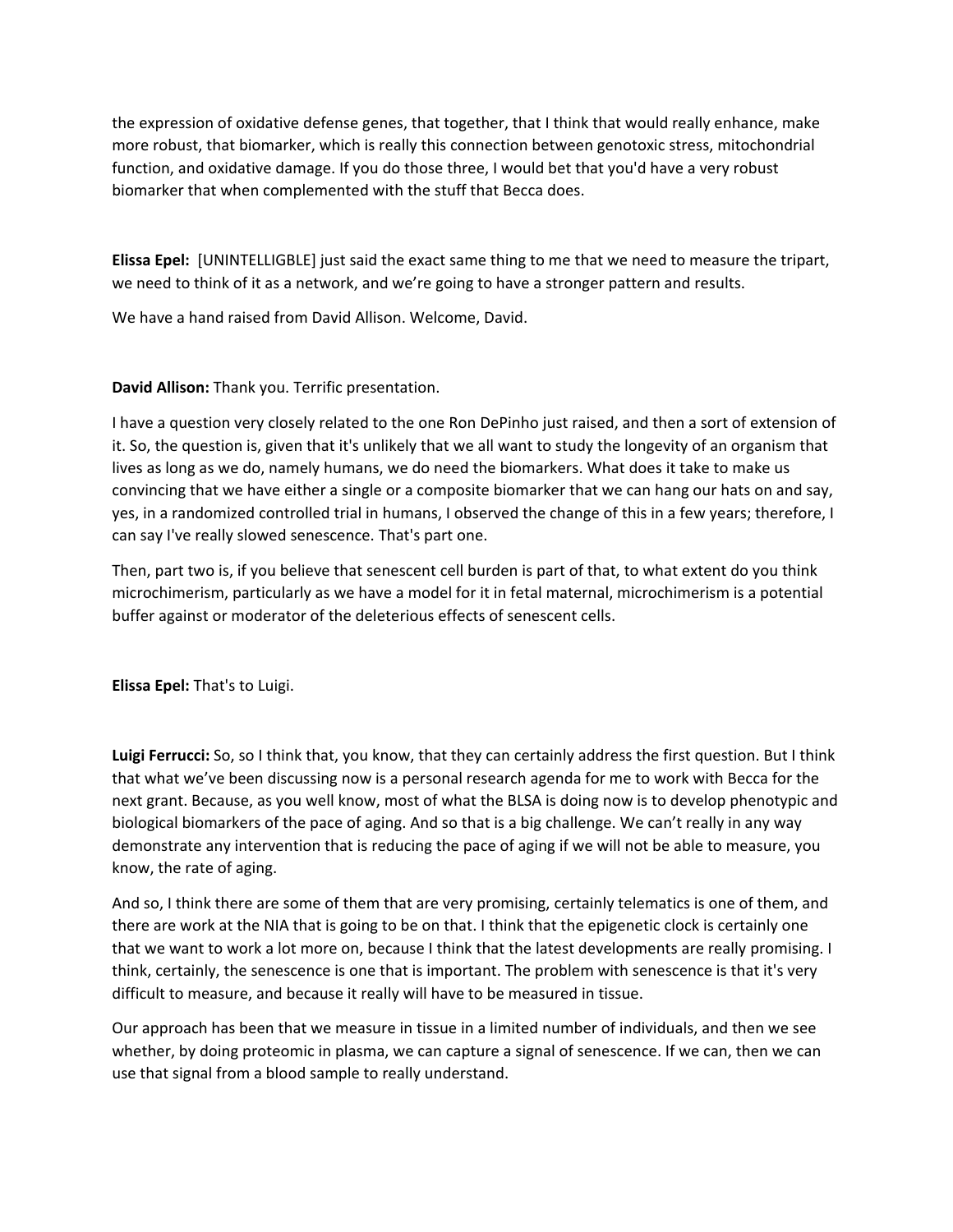Your question about microchimerism is really interesting, but I don't know enough really to give you a sensitive answer, honestly.

## **Elissa Epel:** Thank you, Luigi.

We have about 10 more minutes. I am inviting people to use chat, because otherwise we have this kind of rigid sequential dialogue that Zoom limits us to, and there's so many great ideas and inputs, perspectives from our audience. Please feel free to respond to David or Luigi here.

I'd like to ask a question back to Becca, your intervention for age-related beliefs. We've got two related questions. Sharon Inouye asks, can you tell us a little bit more on what you did to combat ageism at the individual level? And Consuelo Wilkins wants to know, have you looked at this data by socioeconomic status, race, and ethnicity?

**Becca Levy:** Yes, thank you. Thank you for those great questions.

In our intervention that we conducted, which was a field study, so we went out to people's homes and brought with us laptops. What we did was we once a week for 4 weeks expose people implicitly to positive age-stereotype messages. So, unlike some of our lab studies in which we randomly assigned people to either a positive or a negative age‐stereotype condition, we felt when we did the field study that we didn't want to expose them to negative age stereotypes; we felt like that would be unethical. In this study we actually just compared them to positive age stereotypes and the neutral condition. And the neutral condition we presented kind of random words on a laptop, in the positive age‐stereotype condition we presented positive age stereotypes on a computer screen at speeds that allow for perception without awareness, so we were presenting different positive images, but we also had an explicit piece of it in which we asked people to write an essay about a positive, active older person. We did find that made a difference by repetitively exposing people to these positive messages in different ways, which I think does have implications for ways that we could go forward on a larger scale

In terms of looking at different groups by socioeconomic status, race, ethnicity—in in our field study, which we just completed, we didn't have enough people to actually stratify, so that's the direction that we're going forward, to be able to stratify. But we did adjust for different factors, so we know that above and beyond socioeconomic differences, that we still we see the effects in all the groups that we have looked at. In our bigger, longitudinal studies we are able to pull apart by stratified groups. We find, we have found in every, just about every group that we could think of, we found the effects of these positive age stereotypes leading to a beneficial health outcomes.

**Elissa Epel:** We have a question about—well I'd like to hear both your top‐down and health care provider ideas for intervention.

You mentioned we could do a campaign. And when we do these public health campaigns, they take about 10 years to actually see change in the data. I'm just wondering, is that really the right way to intervene? You have these nice potent individual effects. You probably have ideas about targeting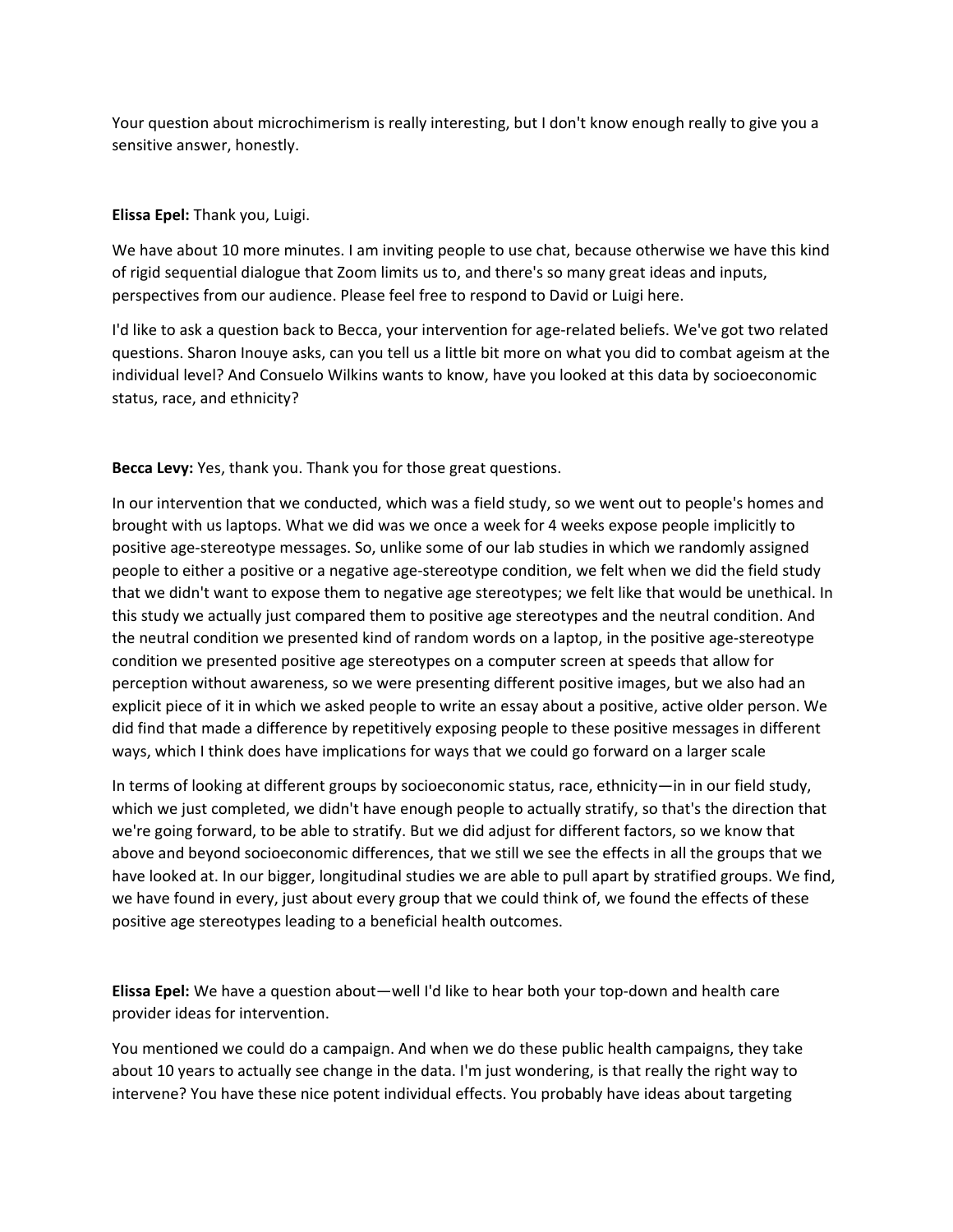health care providers. This was a question by Carmen Garcia‐Peña from Mexico, how do we target the medical systems bias, and are there any shortcuts here? Do we have to do the billboards and that kind of really small effect over time?

**Becca Levy:** I think that there are a lot of different ways that we can promote positive age stereotypes and reduce ageism. I think some of them will take—so I think the World Health Organization campaign, I think they're actually saying it it's a 20‐year campaign before they think that there will really be world changes. But I do think there are small changes that can happen much more quickly. For example, even just adding age to all these diversity and equity programs that are already in existence, that people are already being exposed to in the workplace, it wouldn't take a lot of work for age to be added and to raise awareness in a really important, structural way. Yeah, I think there are definitely some short‐term but very potent changes that we can make to overcome structural ageism.

**Elissa Epel:** Luigi, did you have a comment.

**Luigi Ferrucci:** Well, I think that one of the problems is that the health care systems really has lost contact with the consumers. We used to have the doctors that were not only providing prescription drugs but also maintaining the contact and have some educational aspect, especially in the smaller town, and we don't have that anymore. We rely on access to the emergency room that are crowded and provide absolutely no human aspect of what the people need. I think that finding ways that our health care system provides this intervention that will eventually improve health; and so they need to come from there. I think that that's something we need to think of, knowing that changing behavior is the most difficult thing that we do.

So, I think that 10 years, I wish we could do it in 10 years, because it's kind of an optimistic but not impossible timeframe.

**Elissa Epel:** So I'm going to, well, I was about to turn it over back to Walter, but we're going to move on to our next one. We just got a question, important question, from Sharon Inouye, so I will end with that.

Sharon, do you want to ask it live?

**Sharon Inouye:** Thank you so much. Hi Becca, Luigi, Elissa.

I have been involved in a lot of inclusion efforts nationally, internationally, and I've been finding, encountering repeatedly, a lot of resistance to including ageism with our other DEI criteria, even at the NIH. Dr Hodes, Richard, you know that the argument I keep getting is, well, it falls under intersectionality; the older, minoritized populations are the most at risk.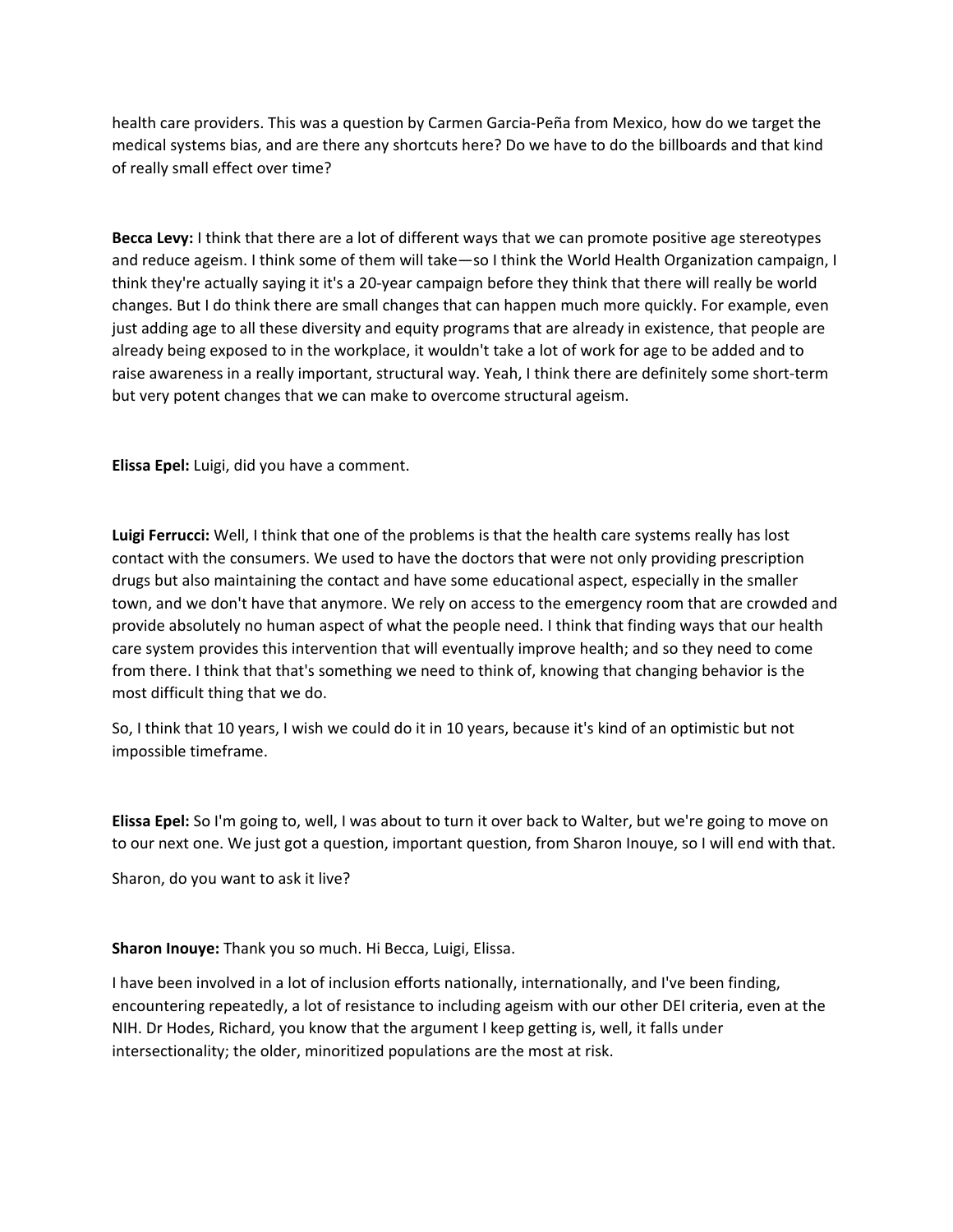But I think that's a very limited focus. I think ageism, as you've shown, and I know I'm kind of preaching to the choir here, is a huge factor. I'm wondering if we can find a way to get ageism represented in these other initiatives, and how to do that? Because I really do feel it's a very difficult issue.

**Elissa Epel:** Thank you, Sharon, thank you for your very pointed comment. It looks like Richard has a response.

**Richard Hodes:** Well, my response is to is to point at Marie who's answered in the chat and can speak to the way in which NIH has very broadly appreciated the importance of a lifespan perspective, including inclusion in research and beyond. Marie, in addition to your chat offer, do you want to mention something further?

**Marie Bernard:** I would just like to say that the data that Luigi shared were data that helped us develop a policy at NIH on inclusion across lifespan. It went into effect as of January 2019. And when the second Inclusion Across Lifespan Workshop was held September 2020, The Center for Scientific Review was able to say that we have gotten far away from the issue of arbitrary exclusion of older adults, based on age limit at least. Only 2.5% of applications at that point, and that's more than a year ago now, seem to be noncompliant; and of course, they're not acceptable when they're noncompliant because of the new policy.

The other challenge, of course, excluding people based upon multiple chronic illnesses, is a big one. That's something where there's going to need to be further evaluation and possibly further enhancement of the policy.

**Richard Hodes:** And just to just to emphasize what Maria said, I think we all want to be careful not to be overly regulatory or intrusive as a federal agency. But if you want an example of a way in which making requirements a criterion for funding and carrying out research can have an effect, not in 20 years or 10 years but in a shorter timeframe, this is one of those examples.

**Elissa Epel:** Wonderful. Well, it's great to end on that positive note, to hear about real changes that are being made. Thank you so much, Becca, for your, really lifelong body of work that is really being spread to other research groups, and young students, and areas. This was a fantastic conversation. Luigi, thank you so much for being such a relevant and powerful discussant today.

Back to Walter.

**Walter Frontera:** Thank you very much, Elissa and to all the speakers and the participants in this part, first part of the program. We're now going to move on to the second part of the program, and I'm going to ask the Vice Chair of the planning committee, Judy Salerno, to take it from here. Judy?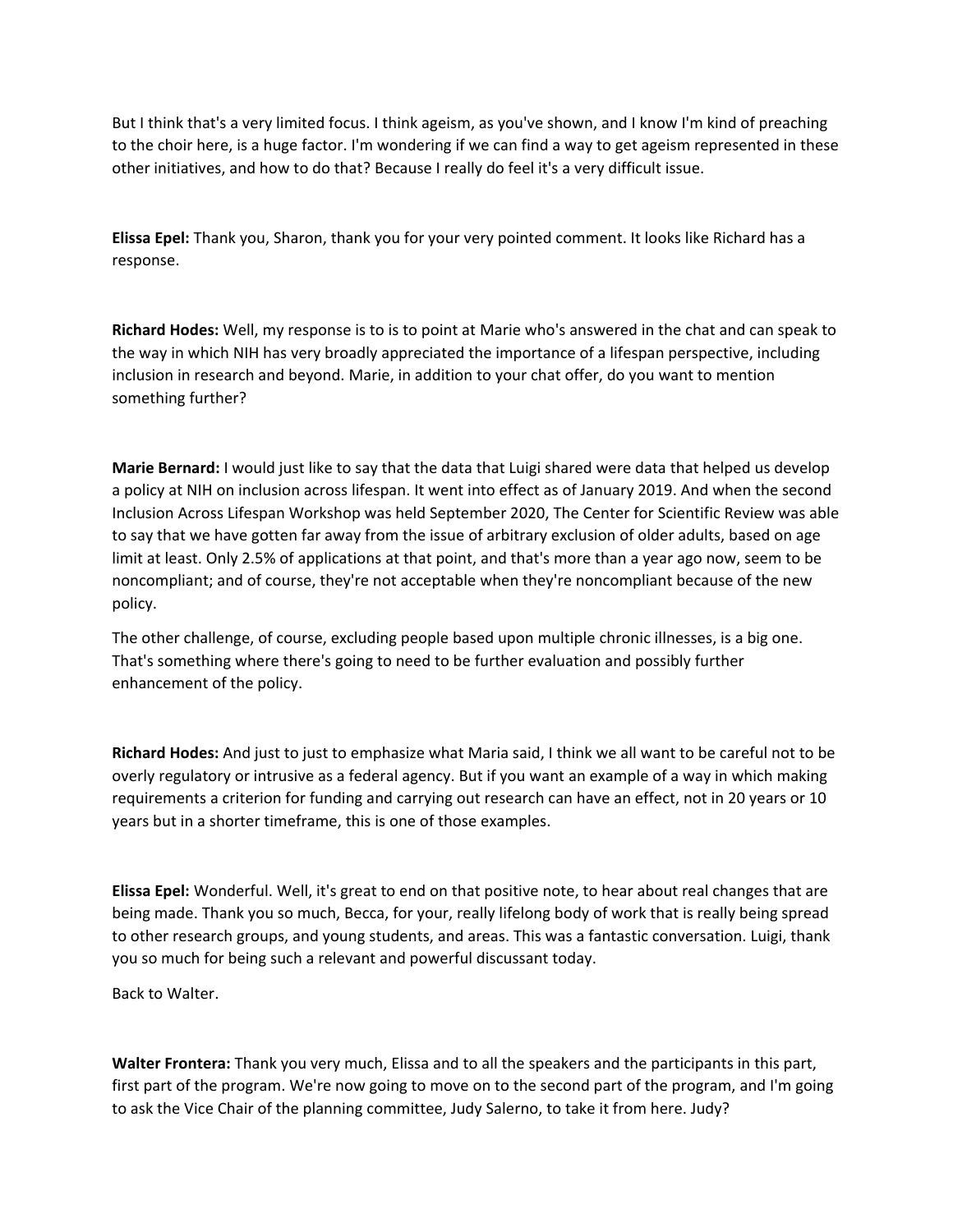**Judy Salerno:** Thank you, Walter. Those last questions were a great segue to our conversation, which will now shift to looking at a focus on diversity and the research workforce, with particular implications for aging research. I realize it's a lot to sit through 2 hours, so if you want to put yourself on nonvideo and stand up and do some jumping jacks, go ahead. I know it's tough, if your home office is anything like mine, to sit for long periods of time. Feel free to move around off camera.

It's my great pleasure to welcome our next speaker, who is another person who does not need an introduction. Dr Marie Bernard was the Deputy Director of NIA for the past 12 years and a colleague of mine, for many, many decades. In October of 2020 she took on a new position at the NIH as Chief Officer for Scientific Workforce Diversity, following the founding director of that group. She's played a key leadership role throughout her time at the NIH on diversity, equity, and inclusion. She's a founding member of the Diversity Working Group and NIH Equity Committee, and co-chair of, as you heard, the NIH Inclusion Governance Committee, which oversees inclusion in clinical research by sex, gender, race, ethnicity, and age.

So it's my great pleasure to welcome Dr Bernard today and to ask her to talk to us about the scientific workforce and what the future holds. Thank you.

**Marie Bernard:** Thank you so much, Judy. It was really an honor to become the deputy director of NIA in 2008 following you. And it's been an honor to be given this opportunity to move on to become the Chief Officer for Scientific Workforce Diversity.

I'm going to very quickly give you a 50,000‐foot view of why this is important. I know I'm preaching to the choir here. I'm going to start first with a case example, and then I'm going to pivot to talking to NIH's value of scientific workforce diversity and very specifically, the NIH UNITE initiative.

The case of aducanumab. I know you're all very familiar that it was approved by the FDA for an accelerated approval pathway. I know that getting nabaran—I probably mispronounced that—was just approved. I don't have the data relative to it, but aducanumab really caught, at least my attention, that of many others because it was the first FDA‐approved drug that was based on its effectiveness in reducing amyloid plaques. As we know, amyloid plaques, tau tangles develop amyloids years to decades before symptoms. Theoretically, something like this that would get rid of, or slow the process, would help with the illness.

The trials were limited to people who were diagnosed with mild cognitive impairment or early‐stage Alzheimer's, which would be appropriate given what we know of the pathology of the disease. Initially, it was approved very broadly, and that was revised so that the labeling criteria was consistent with the trial criteria.

However, it's a challenge when you're thinking about the extrapolation of these indications of the trial data to underrepresented racial and ethnic groups. These are groups that more often have missed or delayed diagnosis. Missing diagnoses are common, quite honestly, across the spectrum for non‐Hispanic Whites, some 41% of people seem to have delayed diagnosis, but for African Americans, Blacks it's 46%; Hispanics, Latinos, it's 54%; so there are implications to this.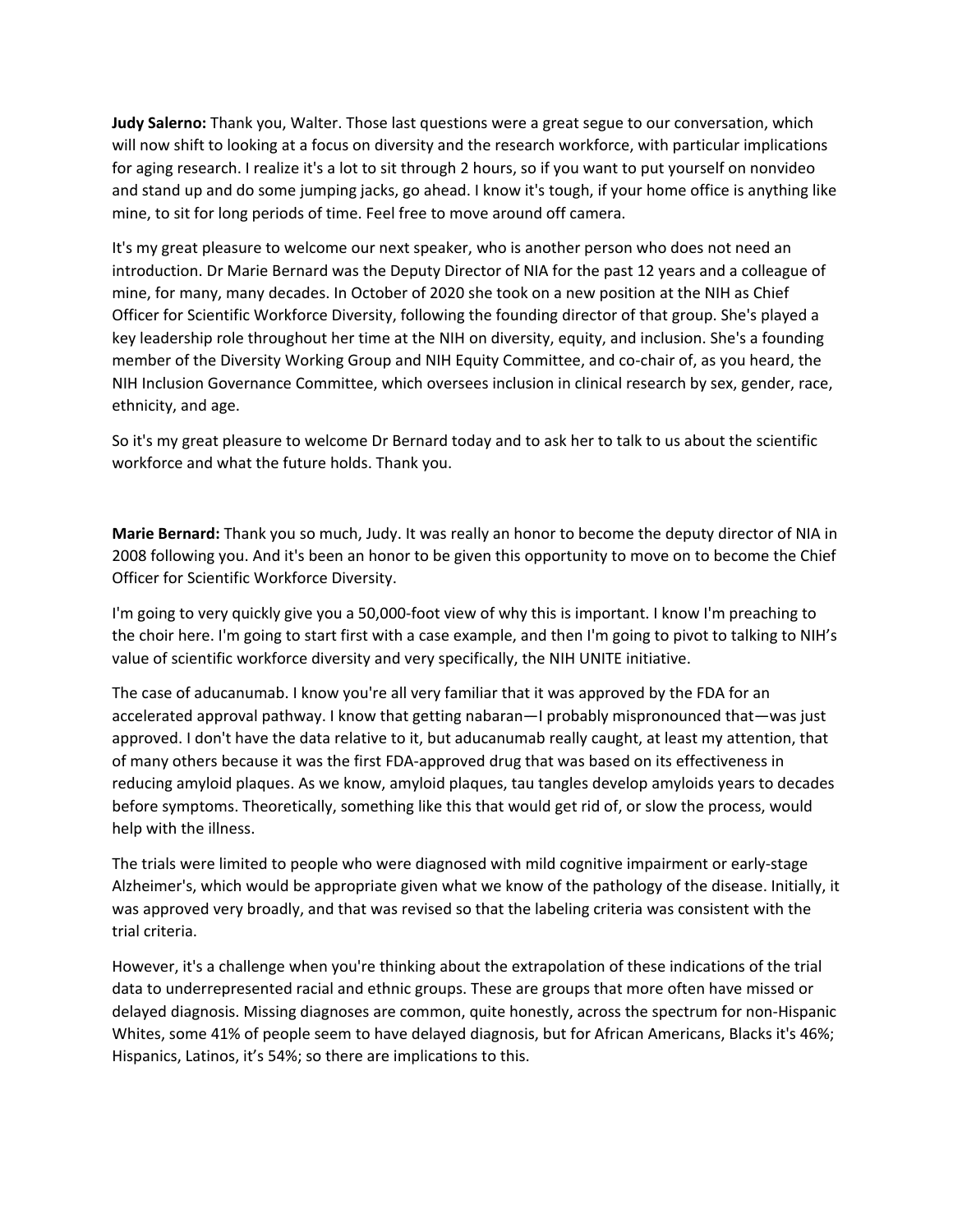Additionally, the drug was listed at \$56,000 per year, and there are additional cost of IV infusions at a specialized center, PET scans or CSF testing to detect amyloid, MRIs at baseline and periodically thereafter to monitor for side effects. This raises questions about how accessible this will really be for groups that are underrepresented in the general population.

Just looking at the data with regards to income, this drug has implications across the board, because the highest median income is among Asian populations, followed by Whites, followed by Hispanics, followed by Blacks, but you know, \$56,000 a year is a lot. Third‐party payers will have to pick this up for people to generally have access to it.

Even more concerning, however, is the phase III trials that were the basis of their approval by Biogen's proposal; 89% of participants were White, 9% were Asian, which means very few who are from underrepresented groups that have the highest prevalence of the illness, African Americans, and Blacks, Hispanics. This, I would posit, is representative of the challenge of not having sufficient diversity among the scientific workforce that would be developing the trials and thinking about the drug among the workforce that would be going out and recruiting subjects to be involved in the study.

We know that for drug development, it's really important.

We know that Black, African American, Hispanic, and Native American physicians are more likely than White physicians to practice in underserved communities where they can be the outreach to those populations, and we know that those populations, when they have a choice, would prefer a health professional who represents their own racial or ethnic background.

We also know, from the NIH perspective, that we need everyone to help us to solve the big challenges in biomedical science. It's like trying to describe an elephant without having sight and having people who come from lots of different perspectives, personal experience, professional experience helps us to make better science.

This is demonstrated by burgeoning literature. A wonderful study by Freeman and Huang that looked at some 2.5 million published journal articles to look at the frequency of which they were cited and the impact factor, and they developed what they called the Homophily Index—the more homogeneous the author group appeared to be, based upon last names and guessed‐at ethnicity, the higher the Homophily Index, the lower the impact factor; all the way out to very low Homophily Index and high impact factor. Of course, you'll look at that and say, Marie, that's 10 authors, it's different types of science; I agree. But when you look at things like geographic diversity, information diversity based on who they're quoting, all of these things point to diversity making a difference. There are other studies that speak to this as well.

We also know that there is burgeoning talent. The most recent Census data can reinforce this, that we are not necessarily fully taking advantage of. When you look at who gets in an R01 grant equivalent from NIH versus who's in the STEM workforce versus the general population, it looks like we have really good representation among non‐Hispanic Whites. One could argue there's super‐representation of the Asian population, but there's a lot of lost opportunity among Hispanic or Latino population, among the Black and African American population; and American Indian, Alaska Native, Native Hawaiian. Pacific Islanders are so small that they wouldn't even register and they're not shown in this slide.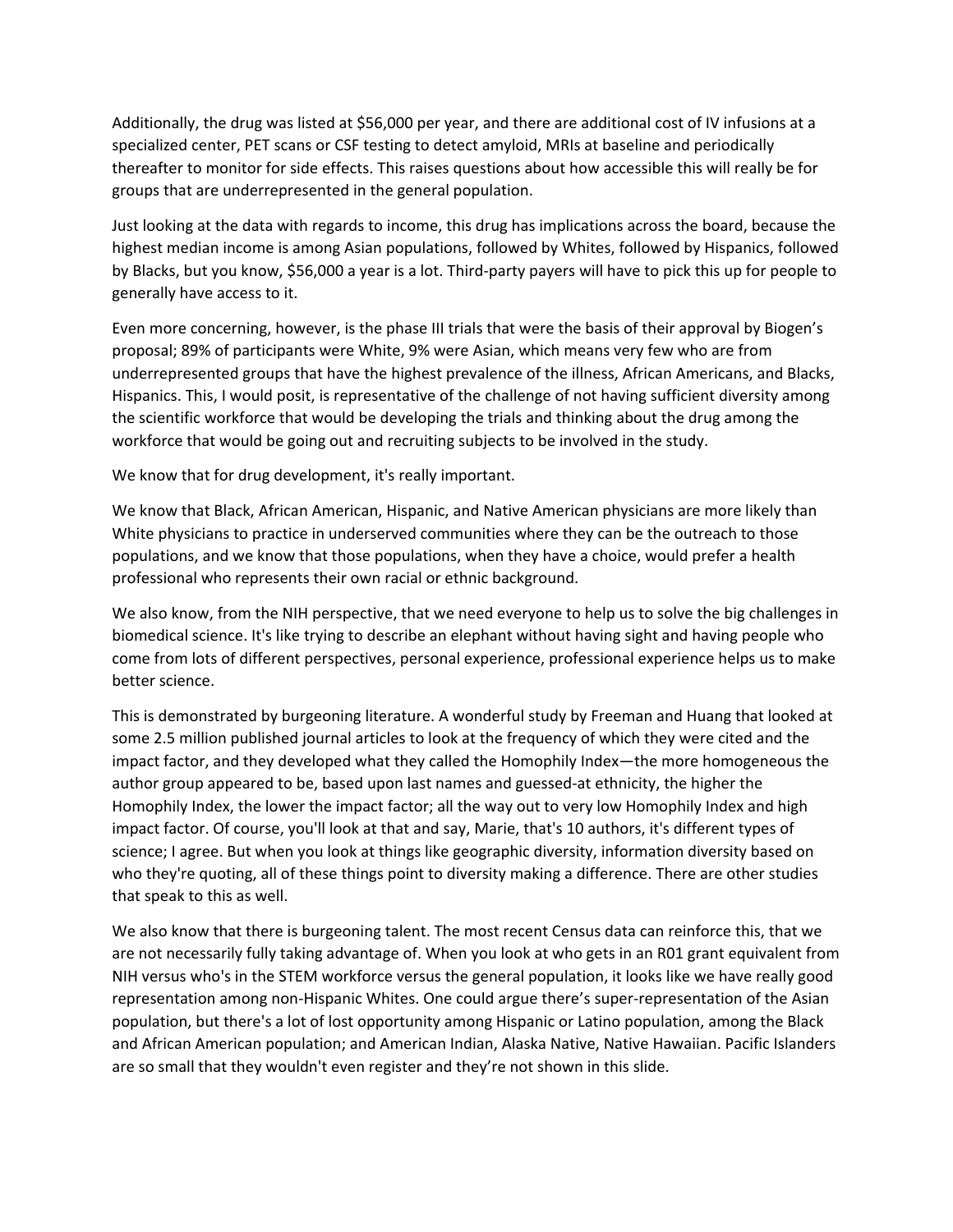We know as well that when you go through the professoriate that when you start off at the instructor level, you have underrepresented women, well-represented women, underrepresented men, wellrepresented men in much greater proportions than you see when you get to the professor level and the department‐chair level. Again, arguing to the fact that we're missing out on talent when we're trying to tackle some of the big problems of biomedicine.

So, what are we doing? NIH has developed this position of the Chief Officer for Scientific Workforce Diversity as was noted. I'm the second COSWD; I was honored to be asked by Francis Collins to step in this the acting COSWD last October. I was the COSWD and deputy at NIA. At the end of May, I was officially made the permanent COSWD and stepped away from many of the duties that Judy was talking about that I'd held, fully focusing on this role.

I also co‐chair this NIH UNITE Initiative. So what is NIH UNITE? It's an initiative that got started last year, right after the videotaped murder George Floyd as we were very cognizant of the high morbidity and mortality among communities of color. It brought really stark relief to, put into stark relief, of the ongoing reality of racial injustice in our country.

There were a series of intense institute and center director meetings starting in June of 2020. There were, a self‐assembled group who came forward. In particular, a group called 8CRE, 8 Concepts for Racial Equity, a group of relatively early‐career scientists who brought forward objective data case studies to Francis Collins and Larry Tabak, and then to all the NIH leadership, demonstrating that the issues of racial injustice were not just outside of the United States; they were at the NIH as well.

And it led to a shared commitment that we must address structural racism, that we're at a tipping point; we couldn't let the moment pass. So, in February we unveiled this initiative—five interacting work streams: one to understand stakeholder experiences; another to develop new research in health disparities, minority health, and health equity; one to look internally and to address our own culture so that we could role model what it is that we're going to be asking of the external community; another to hold us to be transparent, to communicate, and to be accountable for what we're doing; and last, one that's looking externally of what needs to be done at the ecosystem, with the ecosystem.

We said on February 26 when this was unveiled that this is a marathon, maybe even an ultramarathon. But the mile markers along the way would be reports out to the twice-yearly Advisory Committee to the Director meetings. So June 11, when we reported out, this is what we said. We said in February that we publicly commit identifying and correcting any NIH policies or practices that may have helped to perpetuate structural racism; and to that end, Francis Collins on Friday, February 26, made this statement on Monday, March 1, that's published on the website, the NIH website, where he apologizes to individuals in the biomedical research enterprise who've endured disadvantages due to structural racism. And he's gotten lots of positive feedback from the Advisory Committee members and others for taking that stance.

We said that we will continue to aggressively implement approaches to address the Ginther Gap to enhance portfolio analysis. What's the Ginther Gap? It's the *Science* 2011 publication, led by Donna Ginther, Raynard Kington, and others that shows that there was a persistent disadvantage for African American and Black scientists in receipt of our own R01‐equivalent grants even when you controlled for all sorts of factors. Initially it was seen from multiple underrepresented racial ethnic groups, but it was persistent for African Americans and Blacks.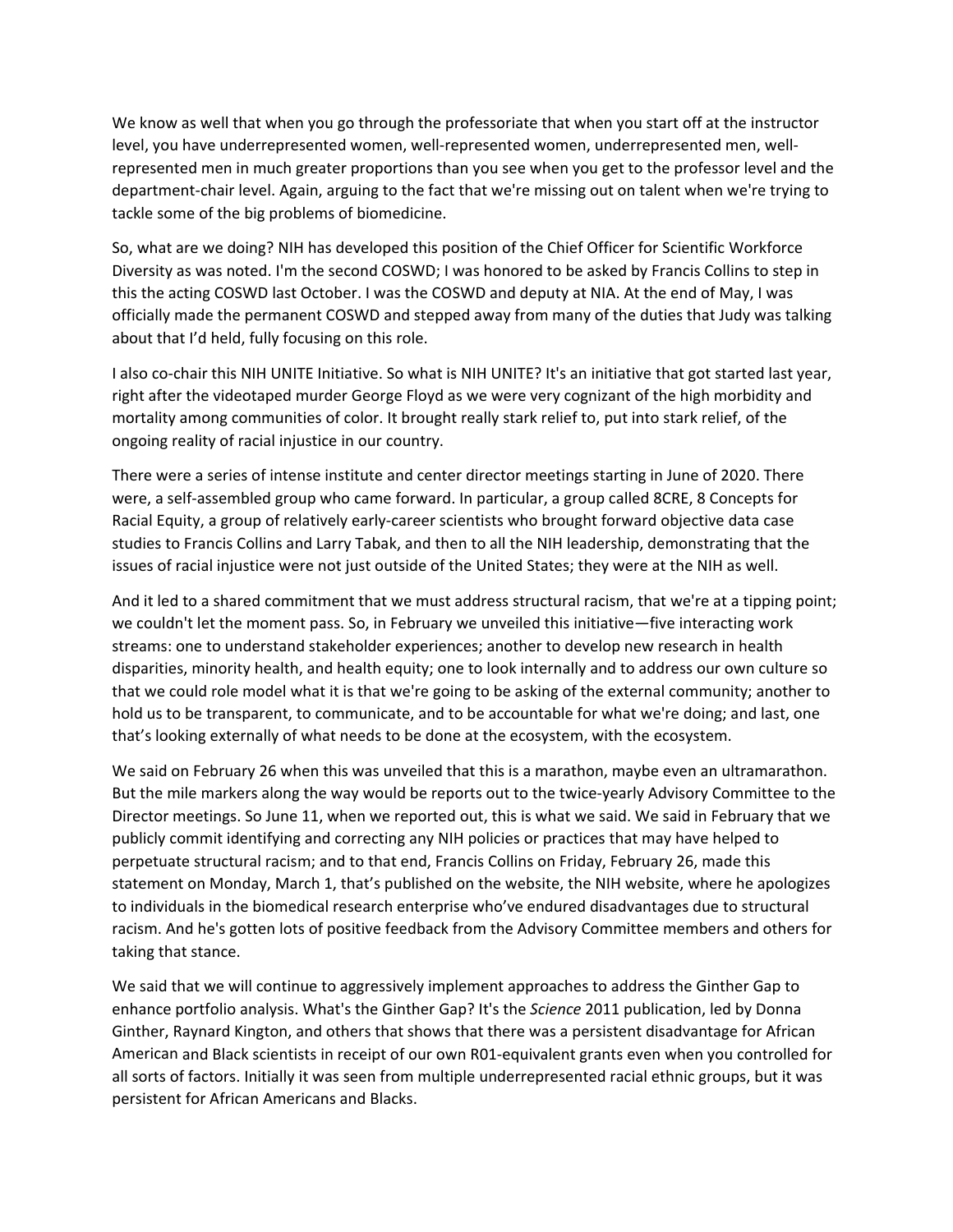We know that we are on a slow trajectory to that being corrected, but we intend to accelerate it. These are data from 2013 and 2020 with a 2018 data point that shows there is a trend of increased applications for African Americans and Blacks. Such small numbers for American Indians, Alaska Natives, Native Hawaiians, and Pacific Islanders that you can't even see them. Small numbers relative to their numbers in the general population of Hispanics and Latinos. So you know, but improvement. And improvement in success rates as well, although the gap persists and the numbers are very small. We're working to address these things.

We said we would launch a multi‐phased, ‐tiered, and ‐integrated Common Fund Initiative focused on transformative health disparities research, and to that end, it was published, amazingly to me, just a month later as a Common Fund solicitation. Just this week, the awards were announced, with six awards going just in general for that; five for interventions focused at minorities serving institutions, and there will be an additional competition for the second FOA in fiscal year 2022.

We also said that we were going to ensure robust NIH-wide commitment to a, then in-development, NIMHD FOA on structural racism and discrimination and impact on health. And sure enough, that was published less than a month later, with 25 institutes and centers supporting it. My understanding is that there was a very robust response to the solicitation that closed August 24.

A bonus, the NIH‐wide BRAIN initiative put forward a funding opportunity announcement that for the first time includes a plan to enhance diverse perspectives as a consideration for scoring. We're all very excited about this; we're looking forward to seeing whether it has the impact in helping to diversify the scientific workforce that's anticipated. Certainly there's several other FOAs that have already used that language, and several that are in development use the language.

And we said that we would develop sustainable process to systematically gather and make public the demographics of our internal and external workforce, paying attention to the issue of transparency or the concept that sunshine is the best disinfectant. To that end, we now have posted on our website in the OER database data by race, ethnicity, and disability status for funded investigators, as well as career stage and gender. Its data like these that leave me feeling pretty confident that when you think about the study of aducanumab that was sponsored by Biogen, although it's not our study, that there probably was not a lot of diversity among the scientists who were involved in putting the project forward and developing the outreach.

We also have our own internal data published by race, ethnicity, and by job categorization.

So, we also pledged on June 11 that we're going to do a number of things between that date and the next Advisory Committee meeting in December. I'll tell you what those are, give you some updates on some of them. One of them was to thank President Biden for putting forward a proposal for much more funding for the Minority Health Institute, Nursing Institute, Heart, Lung, and Blood, and Fogarty International Center. Those are institutes that have disproportionate numbers of African American, Black, and other underrepresented scientists applying to them, but they have lower‐than‐average R01 success rates. We're currently in a continuing resolution; we'll see what happens for fiscal year 2022.

We're encouraging institutes and centers to develop their own disease‐specific and topic‐specific areas related to health disparities research. I can tell you that I know there's a lot of activity along those lines,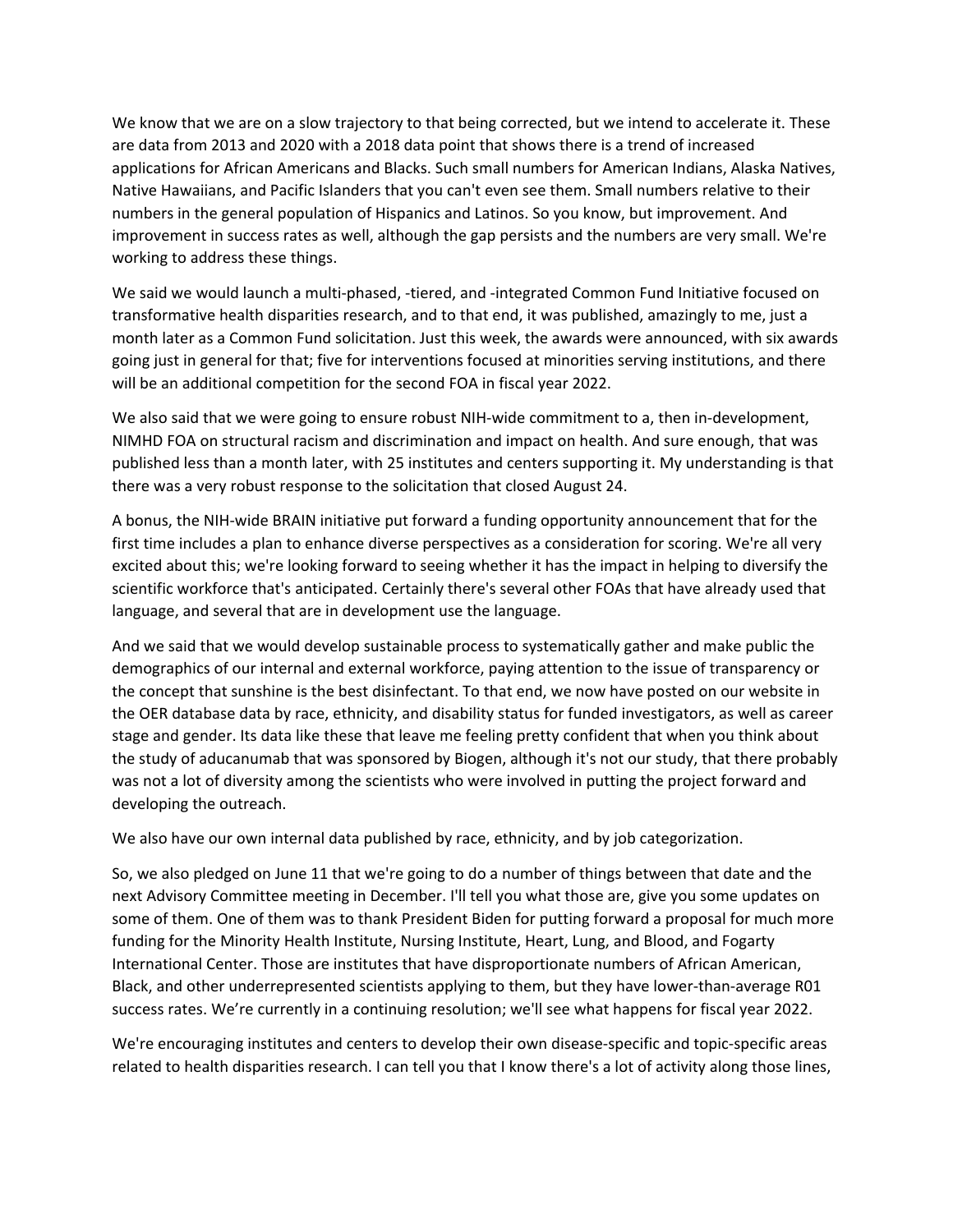and we will probably be seeing, you'll probably be seeing a number of those associations released in the near future.

We said that we would develop programs to spur institutional culture change in support of inclusivity and equity. I'll give you an update on one of those. It's something called the Faculty Institutional Recruitment for Sustainable Transformation program. This was actually released in December of 2020, but it was built in the spirit of UNITE—there was a lot of work being done internally, as I said, before UNITE was externally unveiled. The intent of this program is to create cultures of inclusive excellence at multiple academic and research institutions across the country. It's modeled after what has proven to be a successful program within NIH called the Distinguished Scholars Program. It called for faculty cohort model of hiring; multi-level mentoring; integrated, institution-wide systems to address bias, faculty equity, mentoring, and work/life issues; and the funding of a coordinating center to evaluate all. The funds come from what's called the Common Funded NIH, some \$240 million over the next 9 years.

And these are the first cohorts that have been funded. I will publicly say thank you, Richard Hodes, for being among the ICs that help to extend the payline for this. So, you see here come high‐resource institutions, low-resource institutions—Tuskegee-UAB application is a collaboration. I'm very excited about this. There will be two more rounds: there will be one in fiscal year 2022—those applications have already been received, and one for fiscal year 2023. Morehouse School of Medicine is the coordinating Center for this.

We also said that we would increase career opportunities for underrepresented groups, starting with the Science Education Partnership Award that targets K-12 STEM education. That solicitation of IC signup is ongoing.

We said that we will examine staff interactions with applicants to make sure there's not, there is no bias or inequal treatment that might impact the scientist's likelihood of pursuing funding opportunities; that we would expand our interactions with and our support of historically Black colleges and universities, tribal colleges and universities, and other minority‐serving institutions.

That, in a whirlwind, is where we are with regards to unite. I always like to close with this quote from the Reverend Dr Martin Luther King because we've heard from many that they don't necessarily see themselves here. What about intersectionality? What about people who don't recognize themselves as having come from a racial ethnic minority? But as Dr King has said, "Injustice anywhere is a threat to justice everywhere. We're caught in an inescapable network of mutuality tied in a single garment of destiny. Whatever affects one directly affects all indirectly." Our viewpoint is that, as we step back and look systematically at everything that we do at NIH—policies, procedures, practices—our goal is for us to have a fair and equitable environment, and it will benefit everyone.

We have summarized this in a commentary in *Cell* that was published June 10. There will be a commentary in *Nature Medicine* coming up in November that is launching a diversity series that they are starting that gives a little bit more advanced discussion of what's going on, other diversity initiatives at NIH.

These are the 80+ people who made this move forward. These are all volunteers. The only people who are actually paid for doing this are Marzjah Esther, who's a program support person; Victoria Rucker, who's the program manager; I'm very honored to co-lead this with Larry Tabak and Alfred Johnson and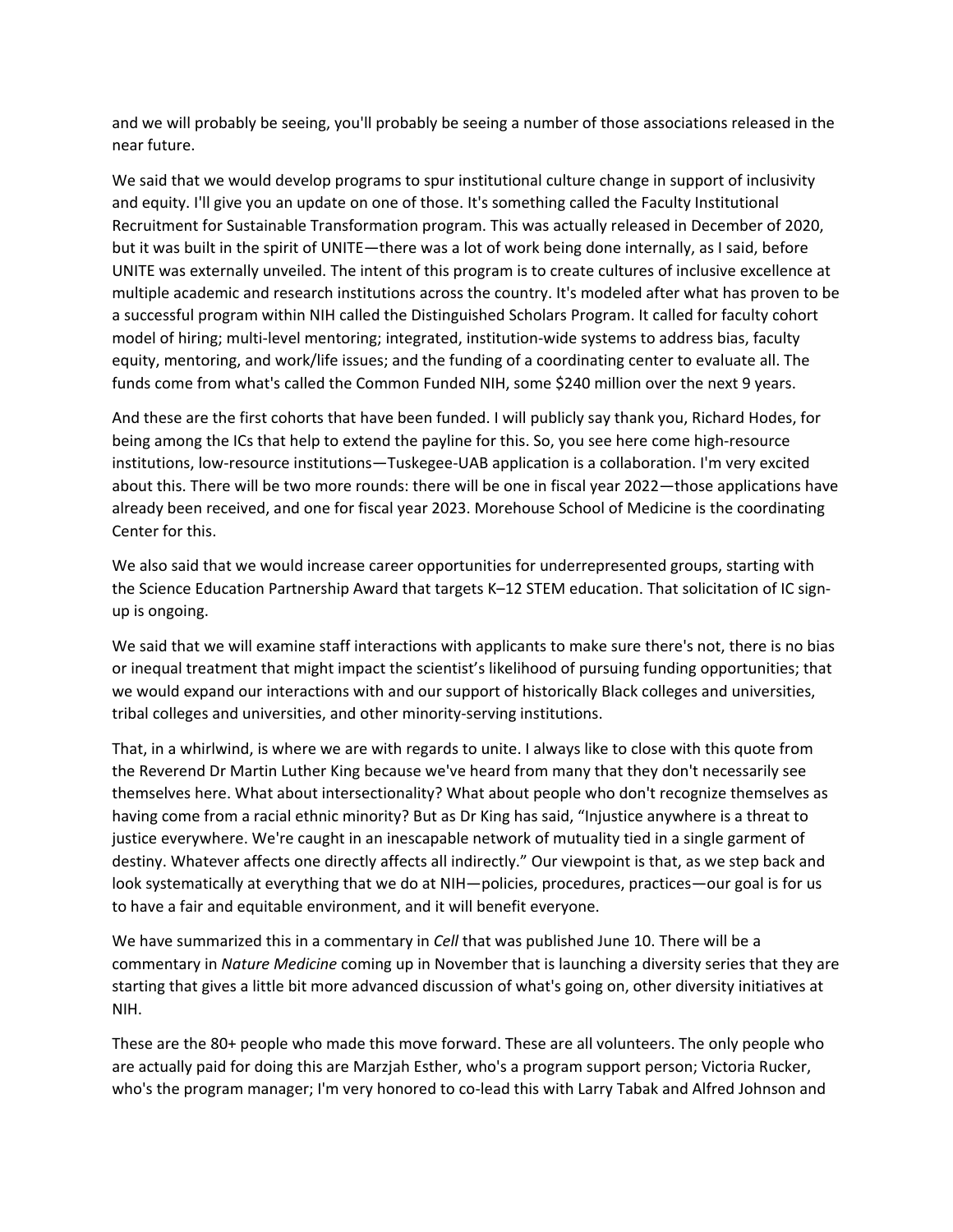very excited about the possibilities that are going to come from this and other diversity initiatives. I think it's going to translate into much better science when we're thinking about the studies of older adults.

I'll just close with our favorite adage, "Great minds think differently."

**Judy Salerno:** Thank you so much, Marie, that was a great overview, and thank you for your leadership and for the leadership of NIH for taking these very public and rapid steps to address structural racism in biomedical research, since NIH influences the landscape so much. This is really wonderful. I'm very struck by the public acknowledgement of what has happened, transpired at the agency, because you can't fix what you don't recognize. So I think it's really a giant step forward, and we look forward to discussing this more in our Q&A session.

Right now, I would like to introduce another leader. Dr Consuelo Wilkins, who is Associate Professor of Medicine and Vice President for Health Equity at Vanderbilt University Medical Center. She's the principal investigator on three NIH‐funded centers: the Vanderbilt‐Miami‐Meharry Center of Excellence in Precision Medicine and Population Health focusing on decreasing disparities among African Americans and Latinos using precision medicine; the Vanderbilt Recruitment Innovation Center to enhance recruitment and retention in clinical trials, a huge problem, as we all know; and the Vanderbilt Institute for Clinical and Translational Research. She's pioneered many, many methods of stakeholder engagement that involved community members and patients in all stages of biomedical and health research.

We look forward to your comments, Dr Wilkins.

**Consuelo Wilkins:** Thank you so much for the opportunity to share any stage with Marie Bernard. I'll just quickly add that my titles have changed. I think Judy said, the bio you received, I am a professor of medicine and just in July, now Senior Vice President, so probably taking on too many roles there, but what I wanted to share that.

I think it's really amazing, the work that has been done in this area, focused on diversity in the scientific workforce. Also as a card‐carrying geriatrician, I'm especially delighted that Marie's got a role in helping to lead this.

I do have a few slides that I've prepared to share a little bit about my response to this. My key points that I really want to make are, I think it's important that we distinguish between diversity, which we are often talking about in the setting of equity and inclusion, and health equity, so this impact on aging research. We are conflating sometimes these terms, and I think that makes it sometimes challenging for us to understand which policies need to be adjusted and why. And I also want to say that, as we think about the diversity from the standpoint of demographic diversity needed to impact aging research, we also need to think about the diversity of disciplines needed to really change aging research. And then the last point I want to make is about resisting the idea that concordance in scientific workforce with a population of people is the answer. We can't use that, as through this opportunity to, for each of us to advocate our own responsibility for understanding these underlying structures that have marginalized and oppressed people and have led to many of the inequities that we have talked about today so.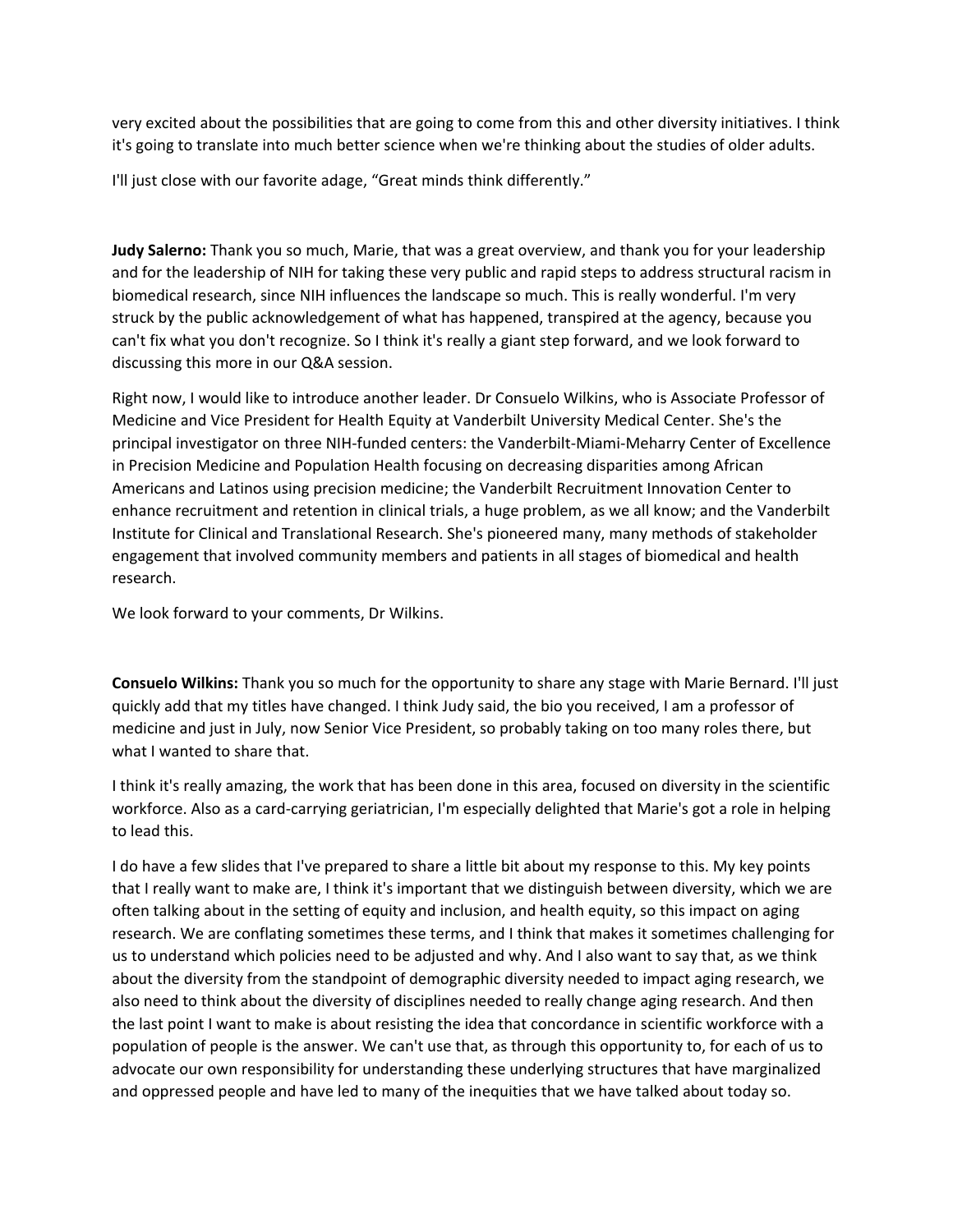When I think about diversity, equity, and inclusion, I think most of the time, we are also talking about the race, ethnicity, gender, background, culture, language of the individuals in the scientific workforce. I think that's obviously very important, not just from the standpoint of, again, we need people who look like others. But if we're if we're really prioritizing excellence, then we have to acknowledge that diversity equals excellence. All of the data, some of which Marie has already shared, that that focus on more innovation, better outcomes, publications in higher-impact journals, all of these scientific outputs as well that are associated with diversity of teams.

That is different than health equity. So when we talk about health equity, we're talking about everyone having a fair and just opportunity to be healthy. Some of what we've talked about today, including Becca's presentation about ageism, really I think falls into this health equity space of, you know, are we providing fair and just opportunities for people to be healthy? And that is different from the diversity of the workforce. Although there certainly may be some overlap, and people who have lived experiences, that have been from marginalized and oppressed groups, may be less likely to have portrayed any of the ageism, but that's certainly a broad statement and not necessarily at the individual level.

What we need for everyone, including older adults to have these fair and just opportunities to be healthy, again, requires a different way of thinking about who's at the table, who's developing and implementing the science. I think for a long time, we have continued to reject our role as scientists in perpetuating and maintaining these systems of racism and inequities. We have a long way to go from the standpoint of scientists before we can really even begin to think about how we move forward towards equity, health equity, if we don't recognize these systems, these structures that are really requiring, limiting how we actually discover and can implement scientific findings.

I think an important example—these two graphs I'm going to show are actually created by the American Medical Association: they've done an amazing job in the last couple of years with this focus on racial justice. If you can follow this certainly very busy graph here and just look at what is not a surprise to most if not everyone. We are already familiar with the Japanese internment camps that were put in place from a policy just after the Japanese attack on Pearl Harbor. Over 100,000 Japanese Americans went into these prisons in 1941, and more than half of them were children. These children are older adults now. To imagine that we're talking about caring for populations of people who had very different experiences growing up in the United States and not recognizing the history and the downward consequences means that we're not really fully capturing all of the information needed to understand health among these populations.

Similarly Black African Americans in this country were marginalized and oppressed for many years. If you were a 16‐, 18‐year‐old graduating from high school in 1966, this is at the time of the 1965 time of the Civil Rights Act, depending on where you live in the country, you had a very different experience. You might have lived in the rural Mississippi Delta, which is where I'm from, and had to split your school year because you had to stop and chop, cut, and pick cotton like my mother did. Not being able to understand these social circumstances and how people actually, and how that impacted their lives, and, you know, what are the environmental changes? Do we understand the DNA methylation that has occurred because of that? Are we capturing that in our research? Probably not, and I and some colleagues have written about this.

In addition to the inclusion of individuals from these diverse backgrounds in our research, we need to have the data from all these different perspectives that includes social determinants of health to fully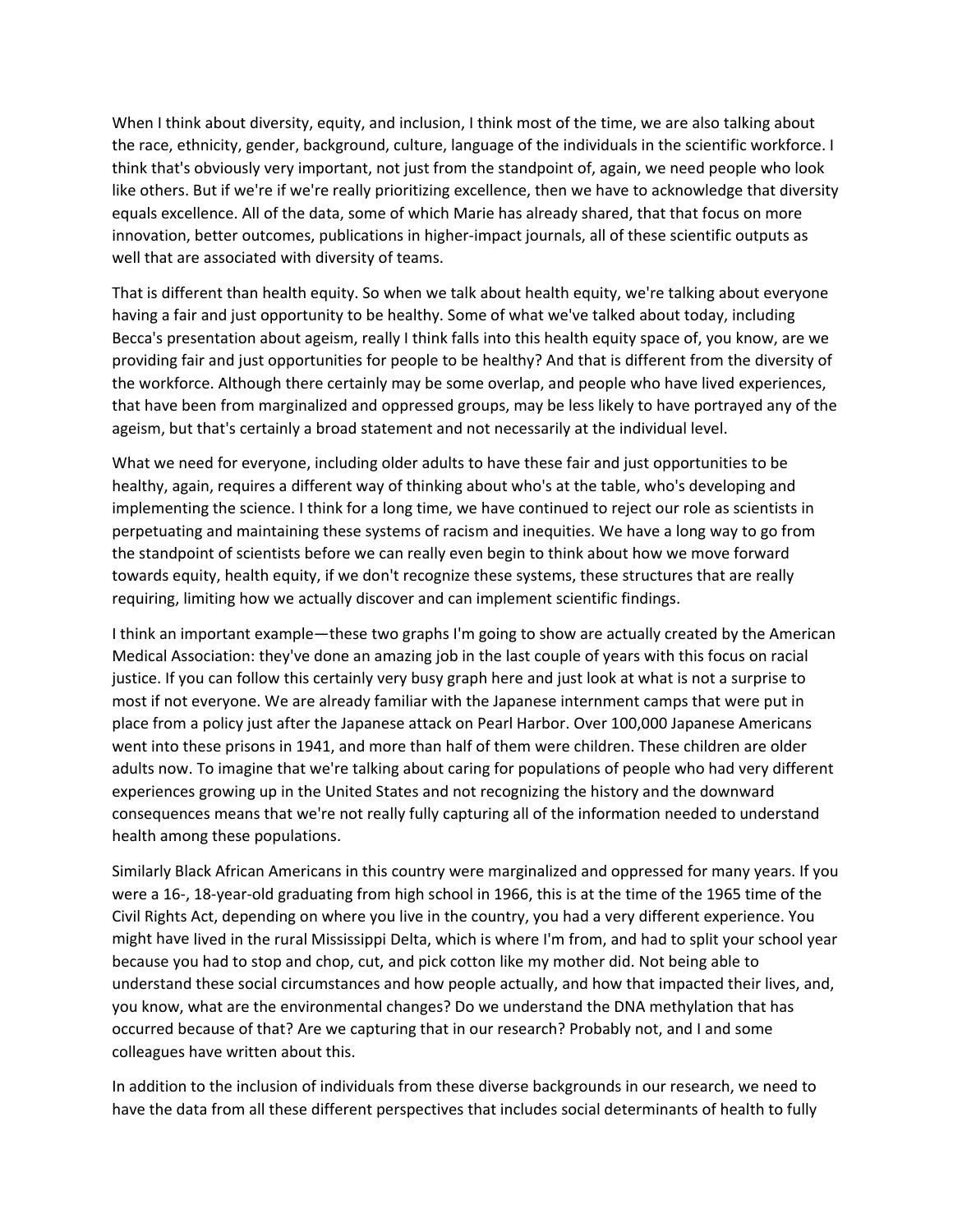understand disease and be able to create, develop interventions to increase lifespan, to understand health and well‐being. We can't just think about more people from these backgrounds. We won't be able to actually understand disparities if we're just focused on increasing the number.

And I think this speaks to overall how we need to consider the kinds of research we do. We can't make excuses for not having a sample size, that is large enough to understand disparities. I think Marie's bringing up of aducanumab—it's really unconscionable in my mind that a disease, Alzheimer's, that is up to two times more likely to impact Black and Hispanic Americans to not only not even have a minimum number of people from these backgrounds in the study, certainly not representing the burden of the disease in the country and the world. We cannot tolerate or accept as scientists, as funders, as editors, publishers that science is being produced without acceptable numbers of individuals from these marginalized and minoritized backgrounds. This is bad science, and we should be rejecting it wholeheartedly.

I think I'll stop there. Thanks.

**Judy Salerno:** Thank you so much. This has been a very rich conversation.

I would like to start off, we don't have much time for questions, but I'd like to start off by asking both Marie and Consuelo, you both brought up the issue of high prevalence in certain underrepresented groups but low participation in clinical trials. So how do we in aging research approach this in a way where we're not, we're focusing on both ‐isms—racism and ageism.

Thoughts?

**Marie Bernard:** I would like to start, and I know Consuelo could elaborate very generously, but that was the whole reason that there was an Inclusion Across the Lifespan Workshop II in September of 2020, because we were hearing loud and clear, particularly from the aging research community that it's a great policy, but there will be people out there, in fact the majority of people out there who are doing clinical research who aren't familiar with this, and they need some tools. So I would really encourage people to take a look at that workshop summary and some of the tools that were pointed to there.

It's not just simply, you know, you check the box and make things happen, as Consuelo has said; there's a lot more to it. So I'll toss the ball to you now, Consuelo.

## **Consuelo Wilkins:** Thank you.

I would always start with the issue of trust. We often talk about trust in a way that is putting the blame for lack of trust on people who are not participating, and I think we should flip that and ask if we are trustworthy enough. To be trustworthy means that we are designing research with the participant, potential participant in mind, so that's from the standpoint of age, and race, ethnicity, culture, background. Is the study designed so that it is decreasing the burden on the potential participants? Is it accessible to them? All of the issues that we've had with trying to make sure that the language is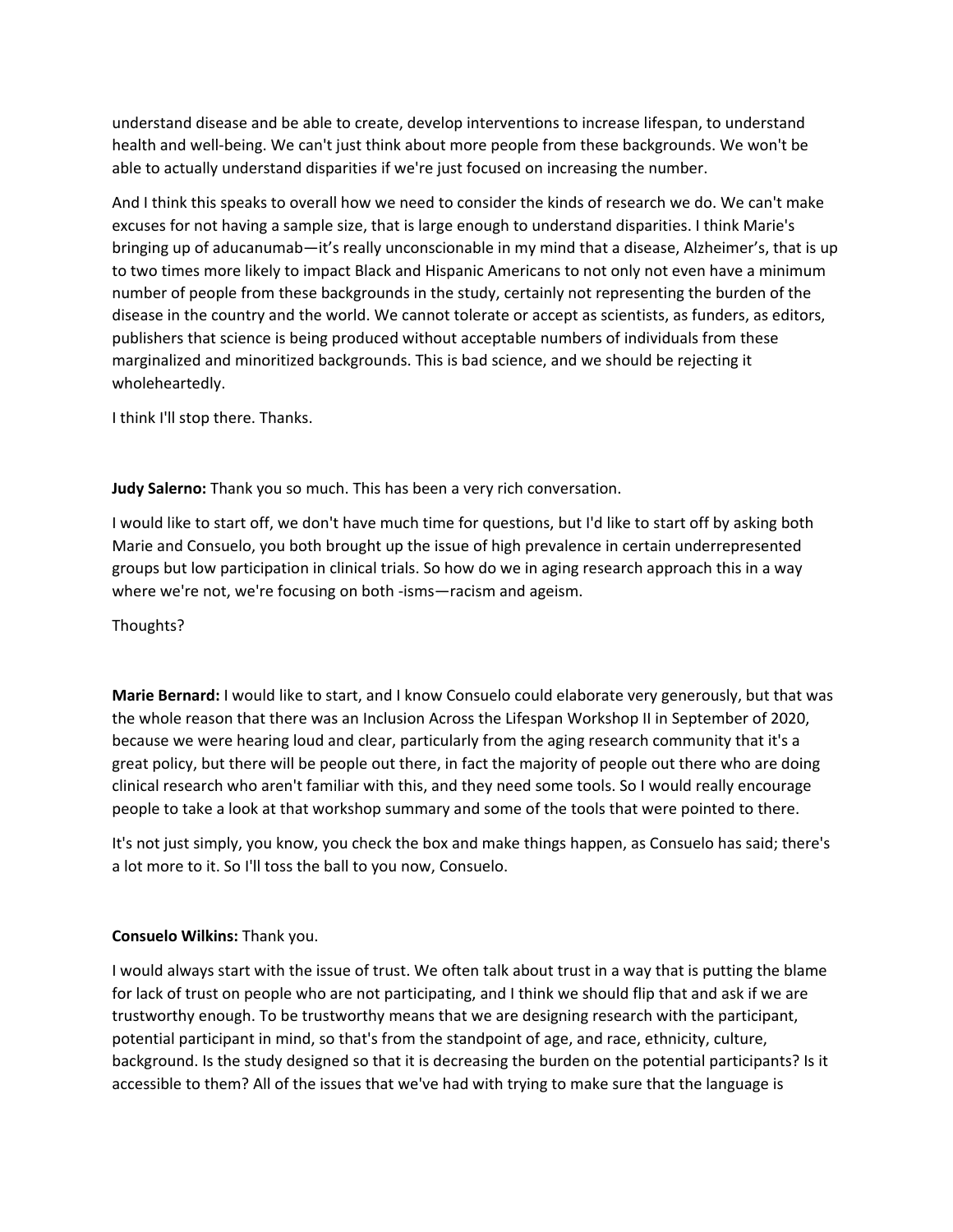culturally right but also is it, you know, are the words big enough? Or is it at a time and place people want and end can get to?

I think we have to substantially change how we think about the participant's journey if we're going to be inclusive based on age, race, ethnicity, socioeconomic status. We've got to reject that we know how to do this, because we've done it poorly. And I think we need to bring in those voices of people, including potential participants as well as social scientists, onto the team, not just as know folks to help recruit but to help really think about the study differently.

**Judy Salerno:** I think that's a great point. We have not done a good job giving voice to people who have not been heard around research and the burden of disease. So, thank you.

We have a question from, a couple questions from, a question from George Hill. What may be some reasons why there's a higher incidence of Alzheimer's in the Black and Brown populations?

**Consuelo Wilkins:** I'll jump in and say that there certainly is data that cardiovascular risks are associated with Alzheimer's disease. As most of you know, there are higher incidence, prevalence among groups that have been minoritized being marginalized. I will say that, interestingly again, as it relates to aducanumab, which for those of you who are not familiar, really is focused on amyloid, which is one of the proteins, the key proteins associated with Alzheimer's disease. I'm involved in a study now that is looking at amyloid PET imaging, and the preliminary data that we have from that study actually shows that even though African Americans and Hispanics and Latinx elders have higher prevalence of Alzheimer's disease, they actually had less positivity, amyloid positivity, in these PET images. If we're creating drugs that are focused on amyloid and in these populations that have a greater burden, we may find that there's more vascular, coexisting vascular disease, and then we now have a drug that won't even work in this population, or may work differently I should say.

**Judy Salerno:** Thanks. Marie, would you like to comment on that as well?

**Marie Bernard:** I just would say, I fully support what Consuelo pointed out. There are also some studies that suggest that genetic manifestations of, or the genetic changes that are associated with Alzheimer's in various populations will vary. Yes, race is a social construct but there are some slight variations there and that may be associated with differences in manifestation, again, related to vascular disease rather than just pure amyloid accumulation. So we need to have those populations representatively included, and I'm really excited about the announcement that *New England Journal* has recently made about expecting that when there's going to be a clinical study published; that there's going to be data about who, you know, how the disease manifests itself, what are the populations in which it manifests, as well as the data with regards to the study that is being proposed. I think that's going to help people to really see whether or not there's been attention to the appropriate population.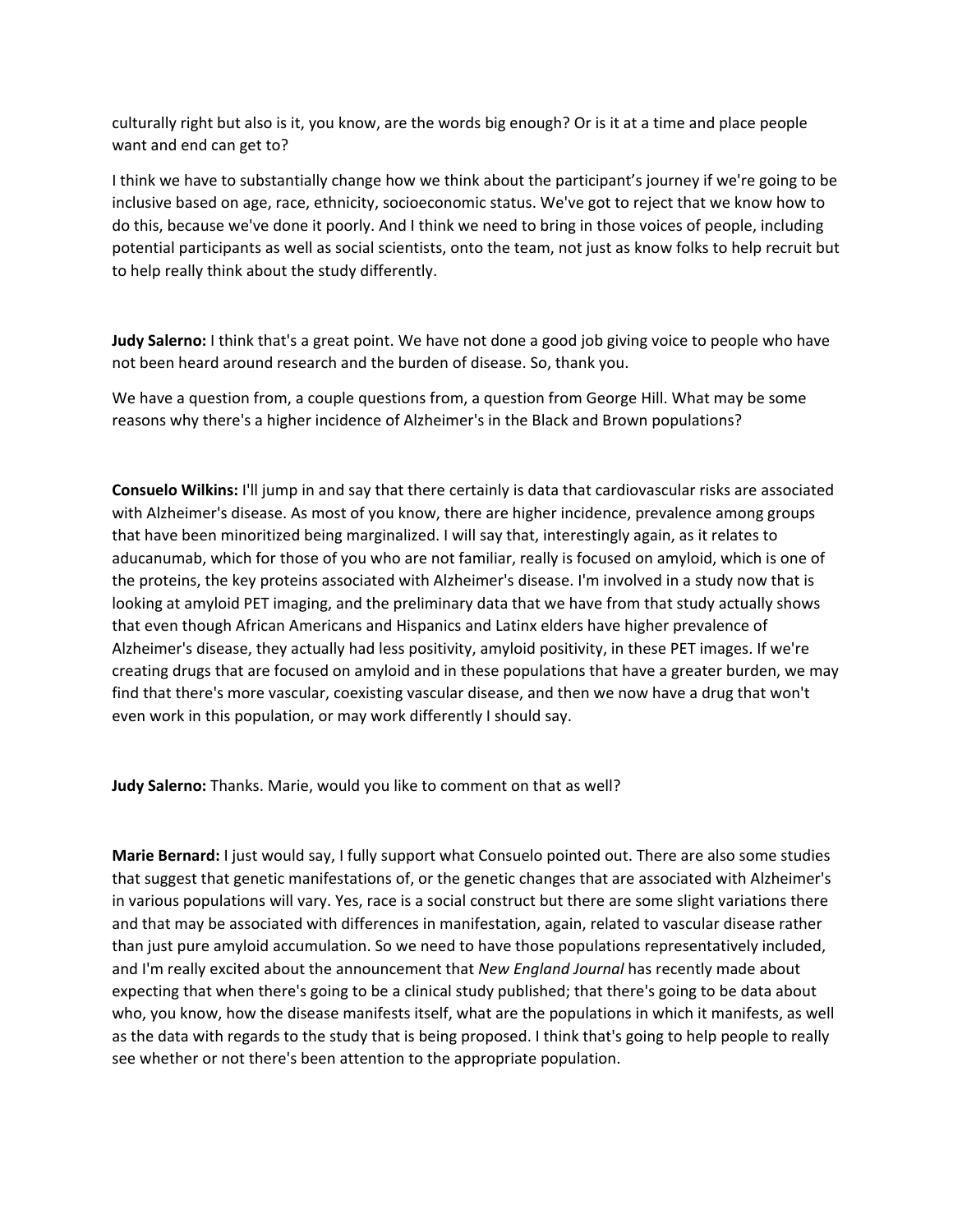**Judy Salerno:** Thank you. There are a couple comments in the chat about what we need to do to enhance DIA work within our institutions. One is that we need to pay for it—and I wholly support that as we pay for the time my staff and our organization spend on DIA work—and not overburden people of color and women with service, where we always seem to wind up. I think that's, and Sharon makes the point that cuts across all areas in STEM and academia. As to women, women of color, would you like to comment on that?

**Marie Bernard:** I would certainly say, yes, this should be a value. It should be at the top of the consciousness of leadership of organizations. That's the reason that Francis Collins' statement is so very meaningful, the fact that all the Institute and Center directors have bought into this and amplified it is really meaningful.

You can pay for services. I mean there's this tendency to want to bring in outside consultants to make this work happen, and that's one thing that we do need to be cautious about. We don't want people to feel like, okay, I've paid for the service, I don't have to worry about it any longer. It needs to be something that is part of the core values of the organization and that everyone feels that they have a role in. I agree fully that many times, the burden for making things move forward falls on women and people from underrepresented groups.

**Consuelo Wilkins:** So, in July I took on a role, or expanded my role, and now oversee the Office of Diversity at Vanderbilt University Medical Center. Before I was in the health equity space, and I would say that's where my career and my work has been up until then. You're really focused on the outcomes and people and the research related to that.

I actually intentionally stayed away from diversity. I almost rejected any role outright of being involved with diversity, because the work is undervalued, it's not incentivized in many ways, and it's also very hard. The burden of trying to change a system that has now decided that you're the person or the people that are responsible for changing it and not really recognizing how the structures and policies in place are continuing to perpetuate these lack of diversity, I would say, the lack of inclusion or specifically the exclusion.

We often talk about how you know this person is the first woman, this person is the first African American, this person is the first Asian in this role. And we don't take a step back to say what were the policies, practices, and culture that created this exclusion in the first place? Being in these roles where you now have all of this responsibility to change the system that is really resistant to change, whether people recognize it or not, and then, and then you have to absorb often this culture that is toxic, and devaluing the work, and triggering sometimes for you, and still trying to find a way to make it work.

I think there has to be increased recognition to really the incredible burden that people bear, and there needs to be incentives associated with it, including on the promotion and tenure track. If you really want people to change, it can't just be about effort or dollars or removing something else. Where does that fit in the overall institutions, and the Academy broadly, the Academy's goals, the principles, and guidance of who we are? That has to have value.